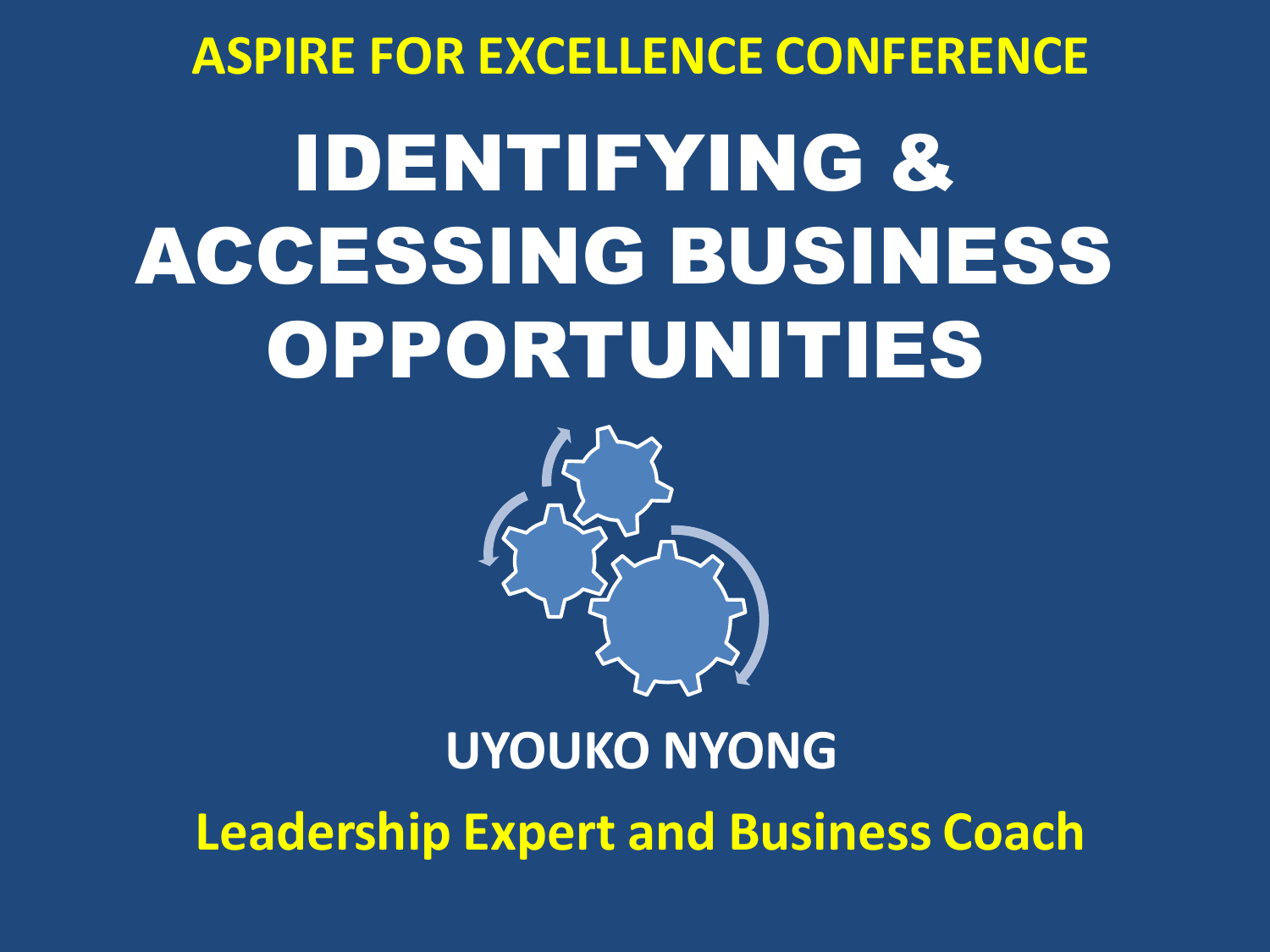

# **INTRODUCTION**

- Getting involved in a bad business opportunity can be incredibly costly and discouraging, but the truth is it happens all the time
- It can be challenging to find good business opportunities, and any successful CEO will tell you it took a while to get it right.
- Business opportunities & ideas can be generated from just about anything including the very thing we consider insignificant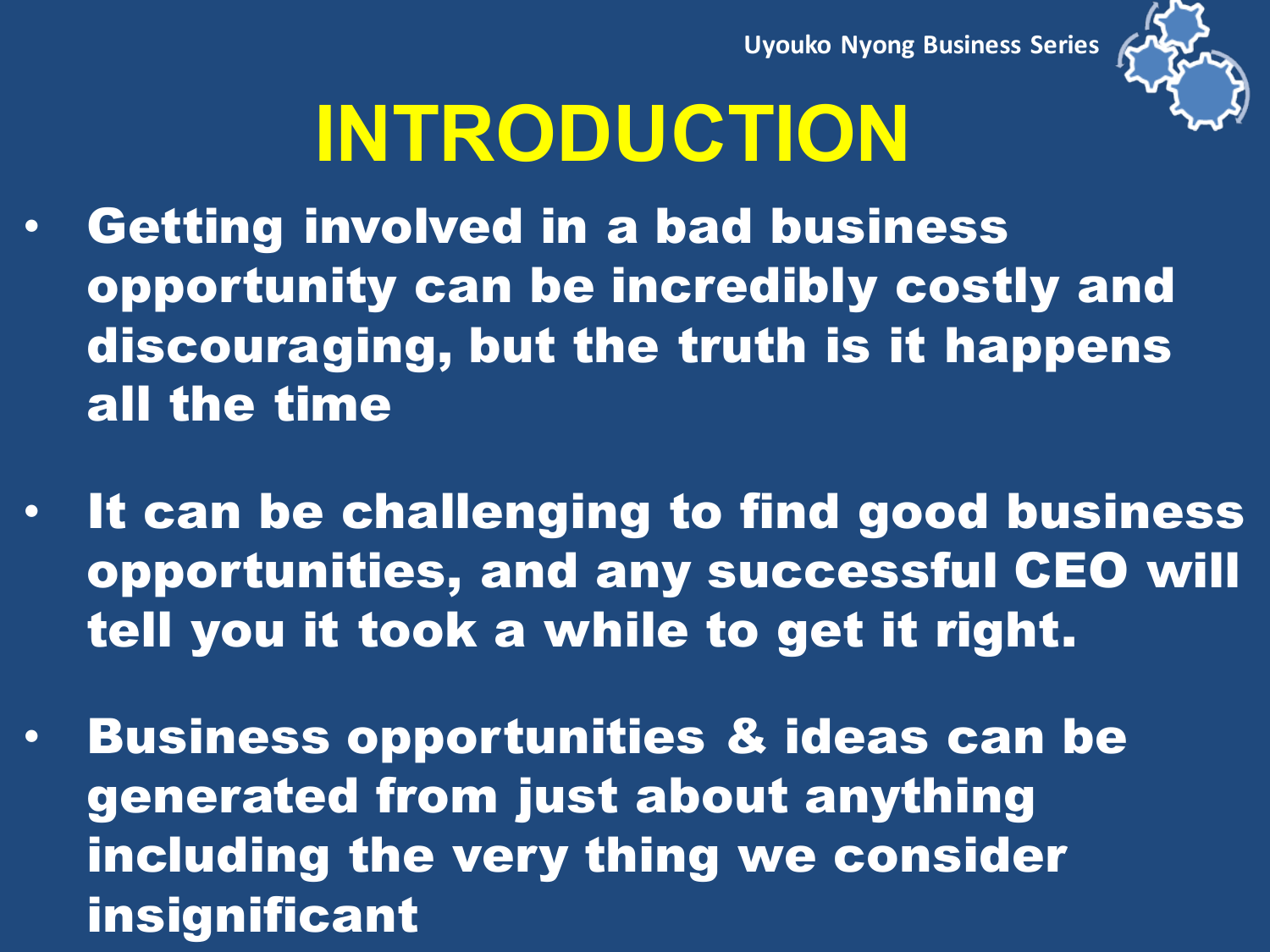

# **INTRODUCTION**

- Finding good business opportunities isn't going to mean anything if you can't recognize it.
- Whatever we want (including business) is already around, only waiting for us to recognize (discover) it and go for it - Mike Murdock (Laws of Recognition).
- Having an eye that can see opportunities & a heart (mind) that can go after it is all it takes to start and grow any business.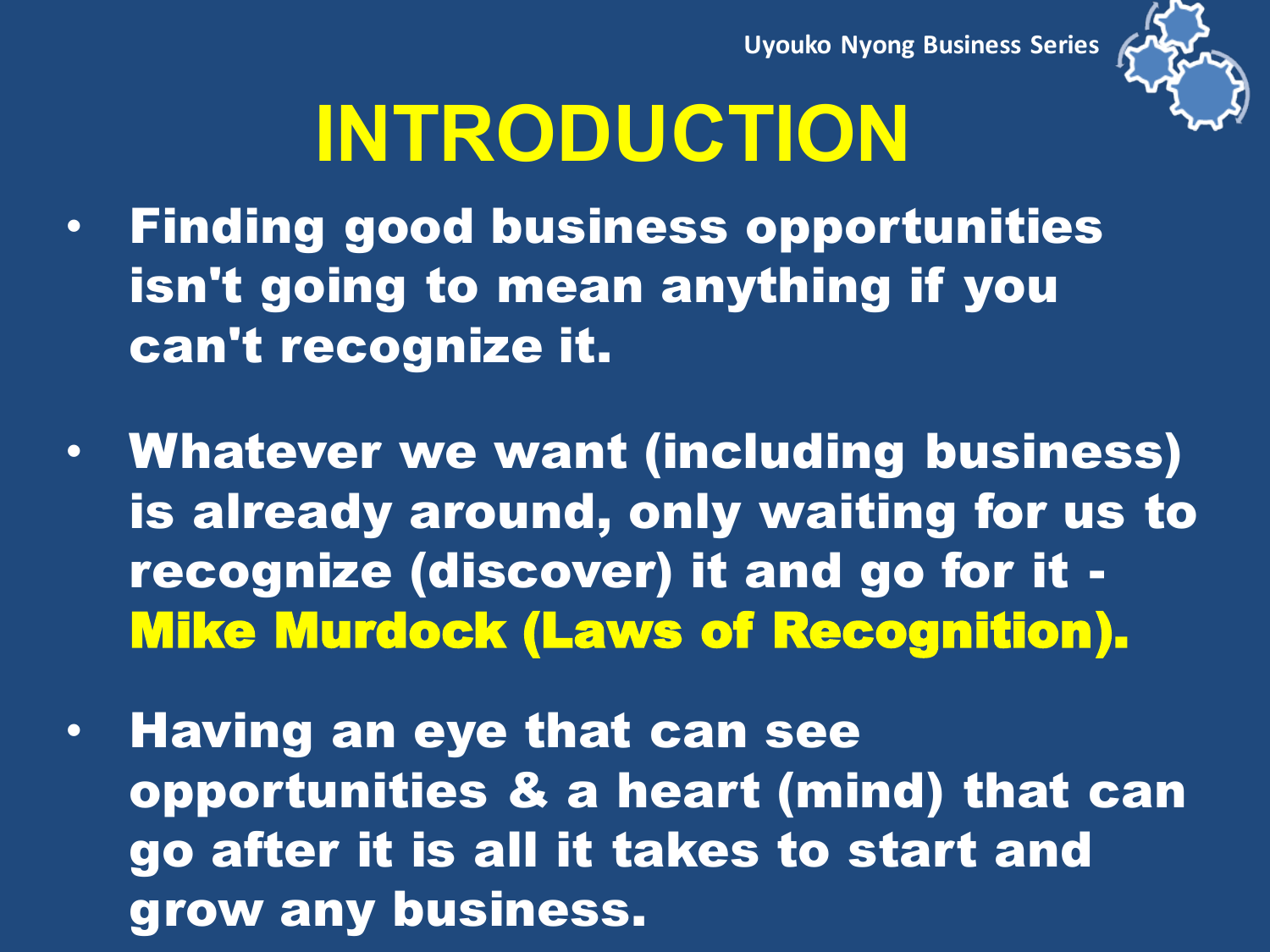

# **INTRODUCTION**

• Opportunities favor those that can recognize and take advantage of it before it becomes too obvious.

• You really have to know what to look for, what to ask yourself, and be able to envision the future.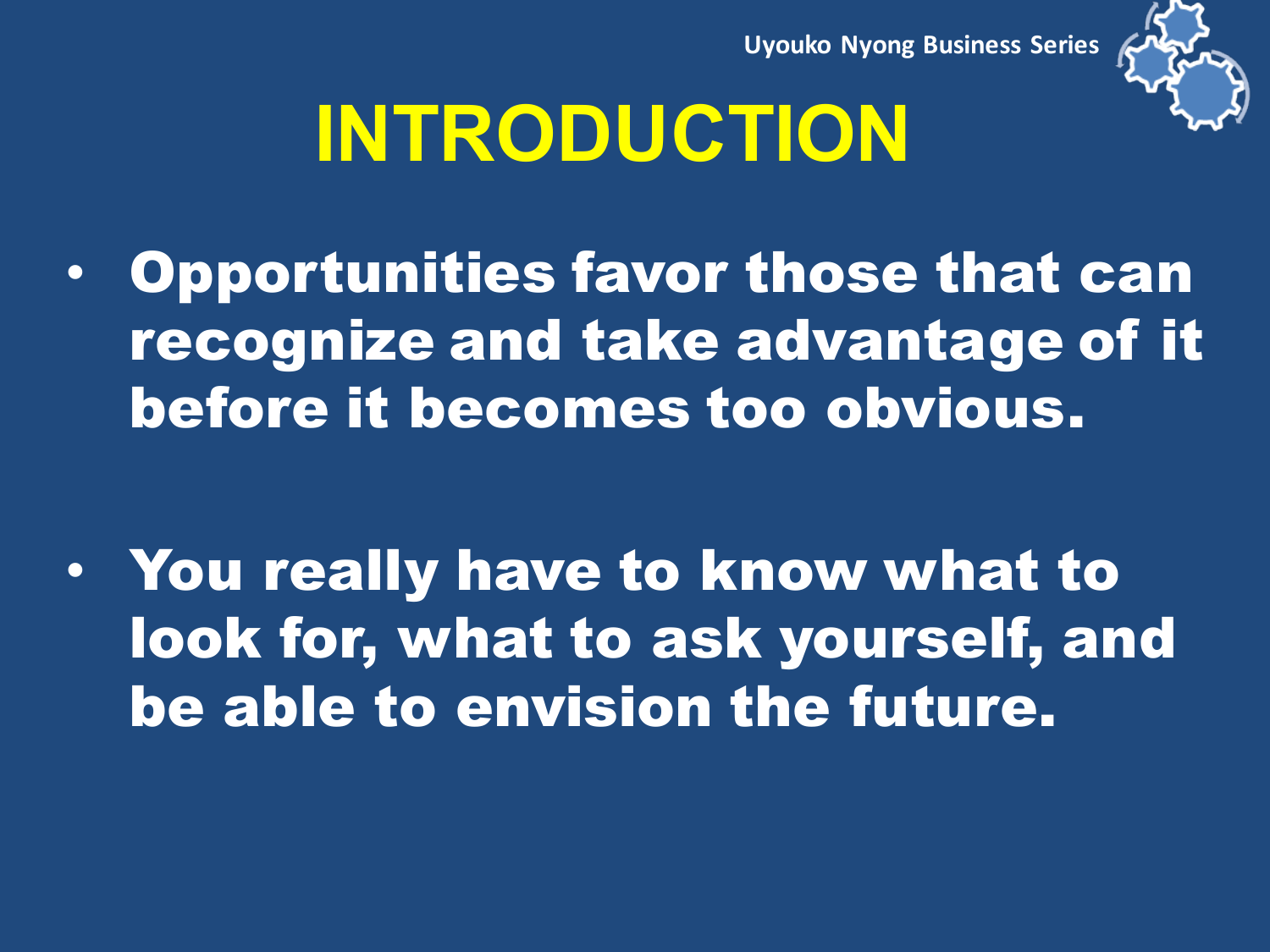

# How to Identify Business Opportunities

Whatever will make a good business opportunity will have certain key attributes (factors and sources) you must consider & recognize.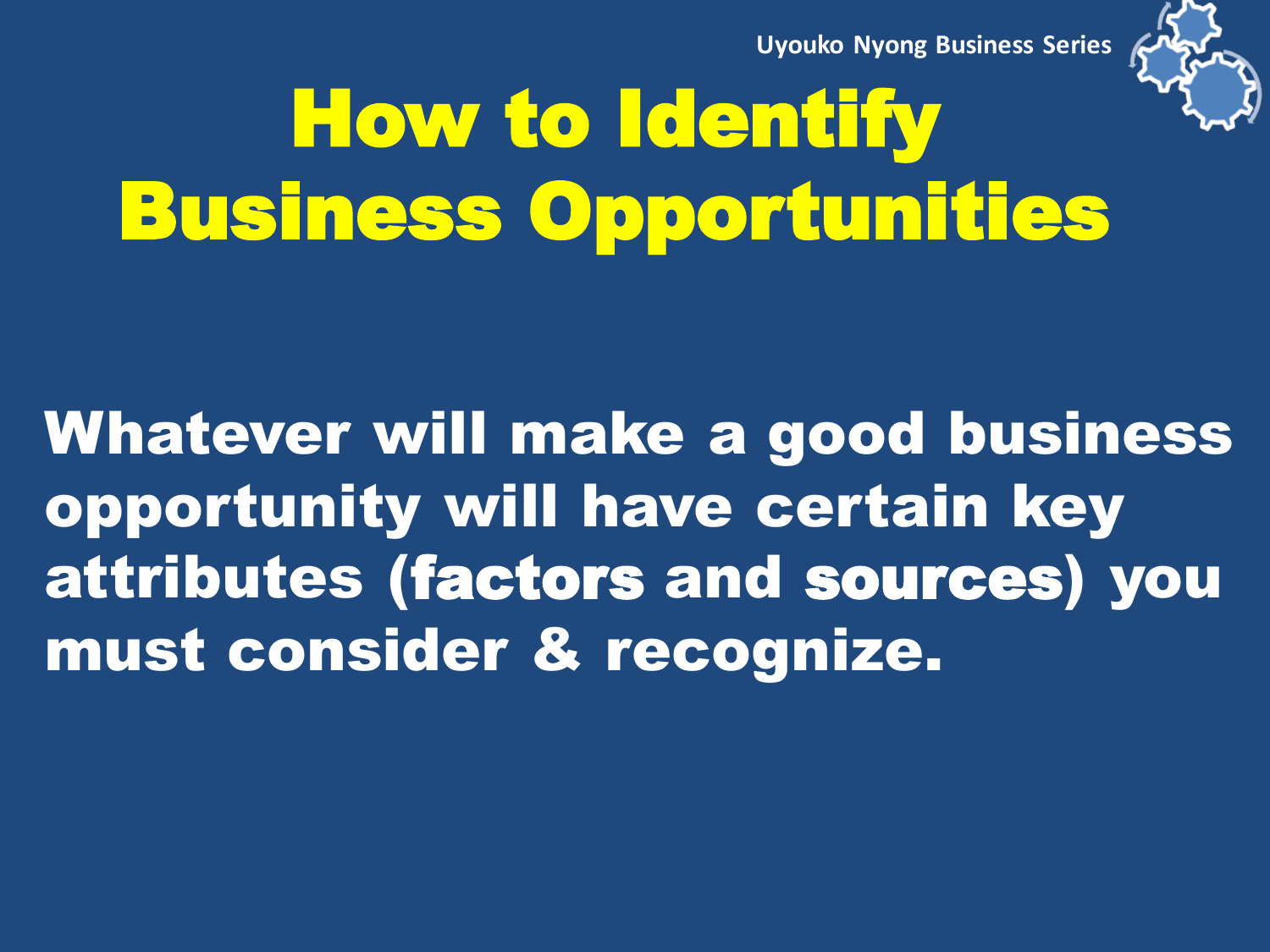

# FACTORS: BEFORE START U

- 1. A need gap (problem) i.e. The product or service must meet a need
- Many times, our opportunities are not decorated in fanciful attires, they rather come dressed in the most unlikely form needs, problems & difficulties.
- Whenever you evaluate an opportunity, ask yourself if there is really a need for the product or service. Does the product or service solve a problem for consumers?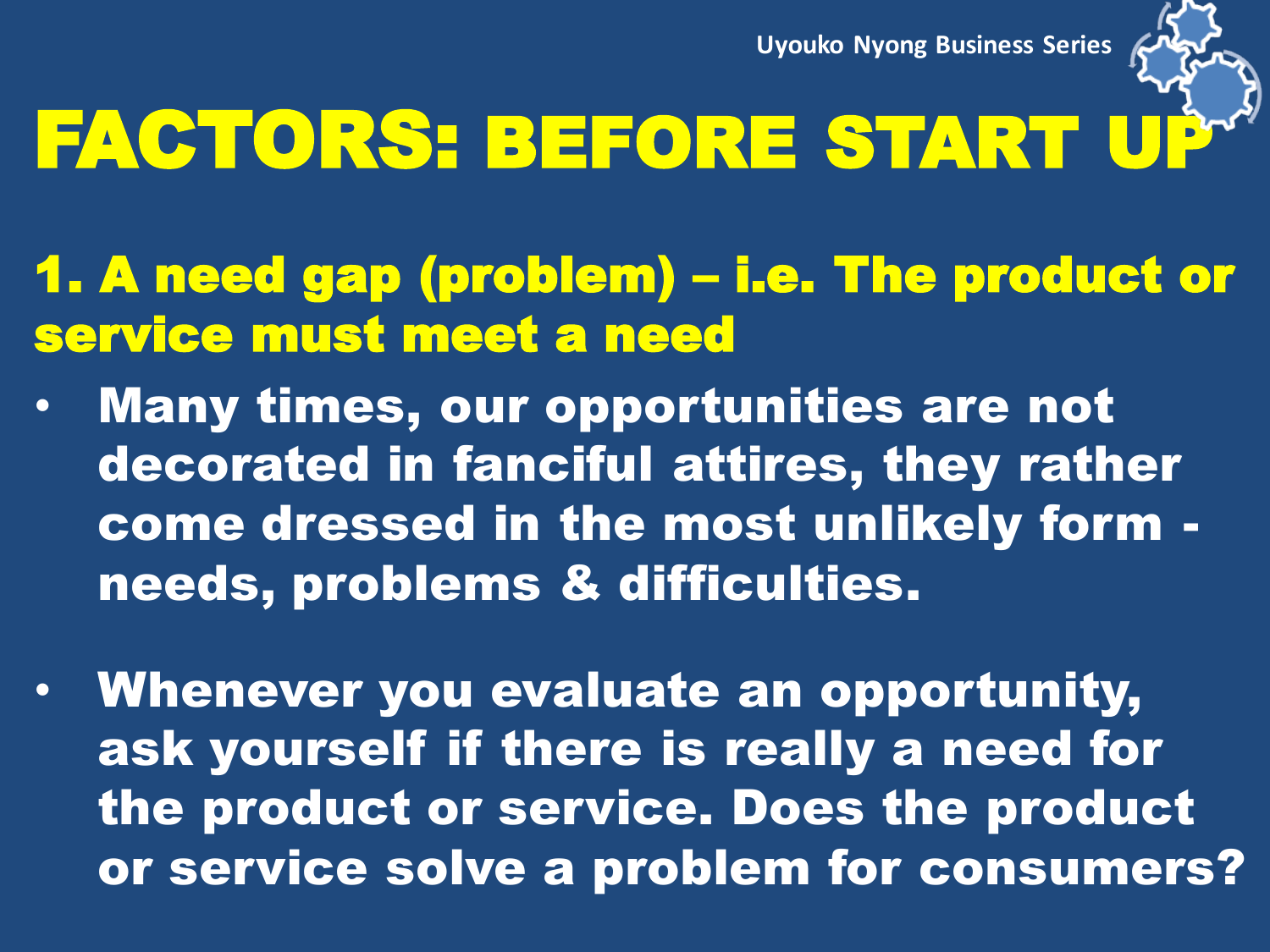

# A Need Gap…

- Anywhere there is a need, there is a business opportunity.
- Isaac Durojaiye started DMT business as a result of a need in Lagos during Owambe occasions.
- How do you react and respond to a need?
- It is the effort towards meeting an identified need that becomes a business opportunity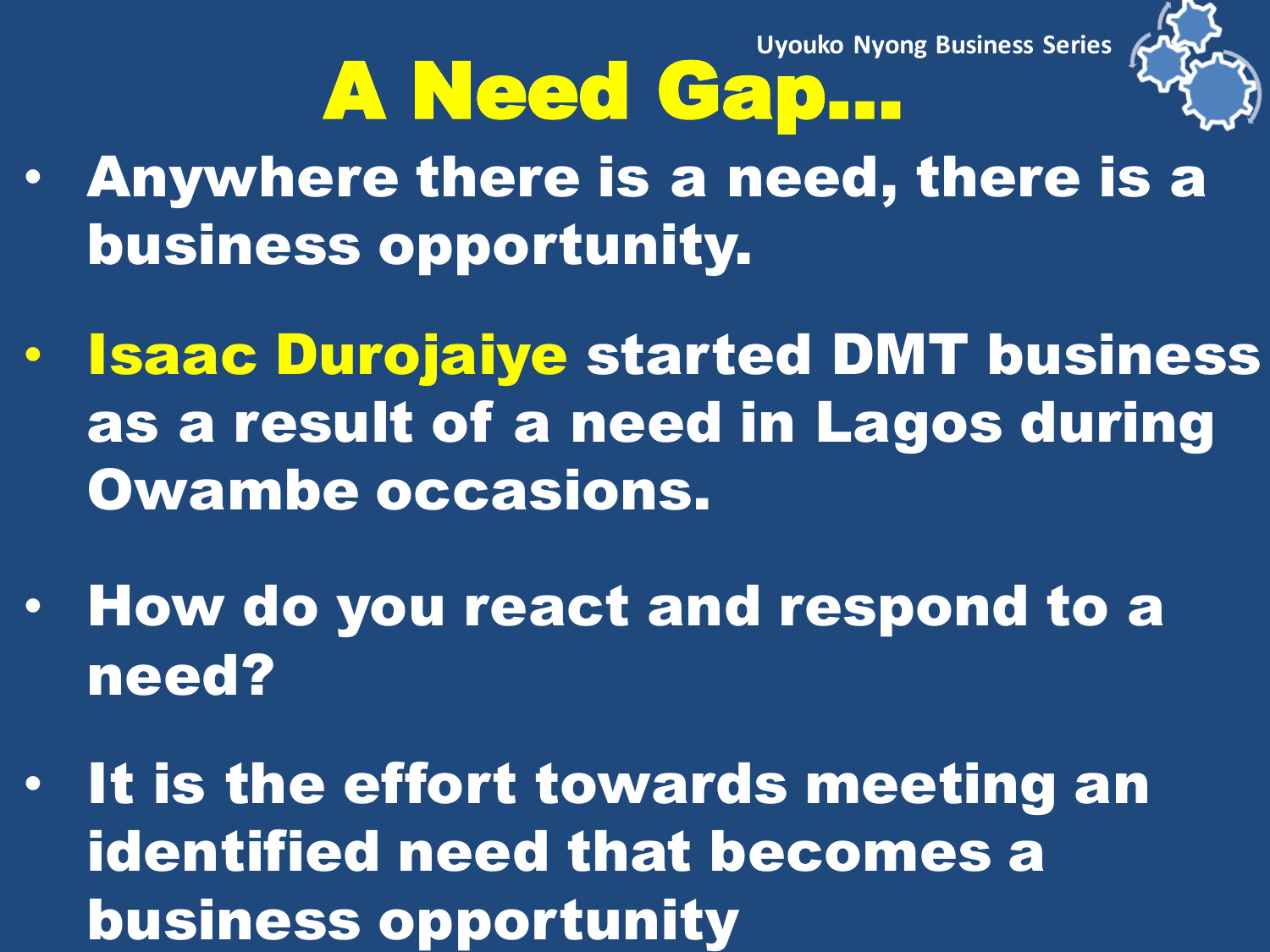# A Need Gap…

- You may want to consider using Google Consumer Surveys or a similar survey
	- service to talk directly to the target audience (customers).
- After all, the best way to see if people are going to be interested in your business is to ask them.
- If the need is already being met, you need to determine if the business you are looking at starting can do a much better job than the ones around.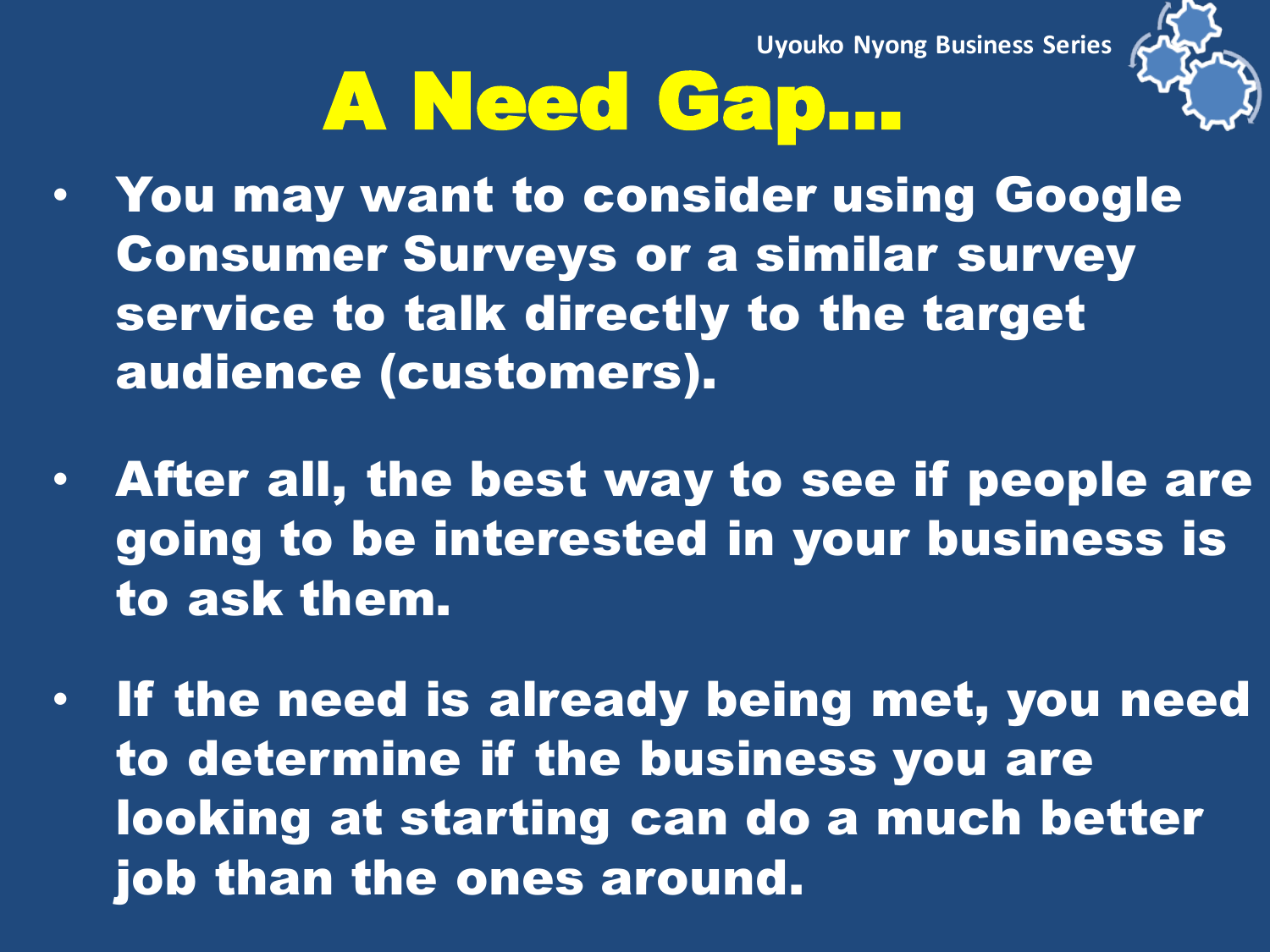

#### **Factors: Before Start Up**

2. Low startup capital – i.e. Resources needed to help the business succeed

- What actually scares people away from business opportunity is the large sum of money for startup.
- There are so many average and poor people around us who don't have much resources to spend, so they little they have, they would want to invest it in a good business opportunity.
- Low start up capital encourages and boosts the morale of these people to invest / venture in a good business opportunity.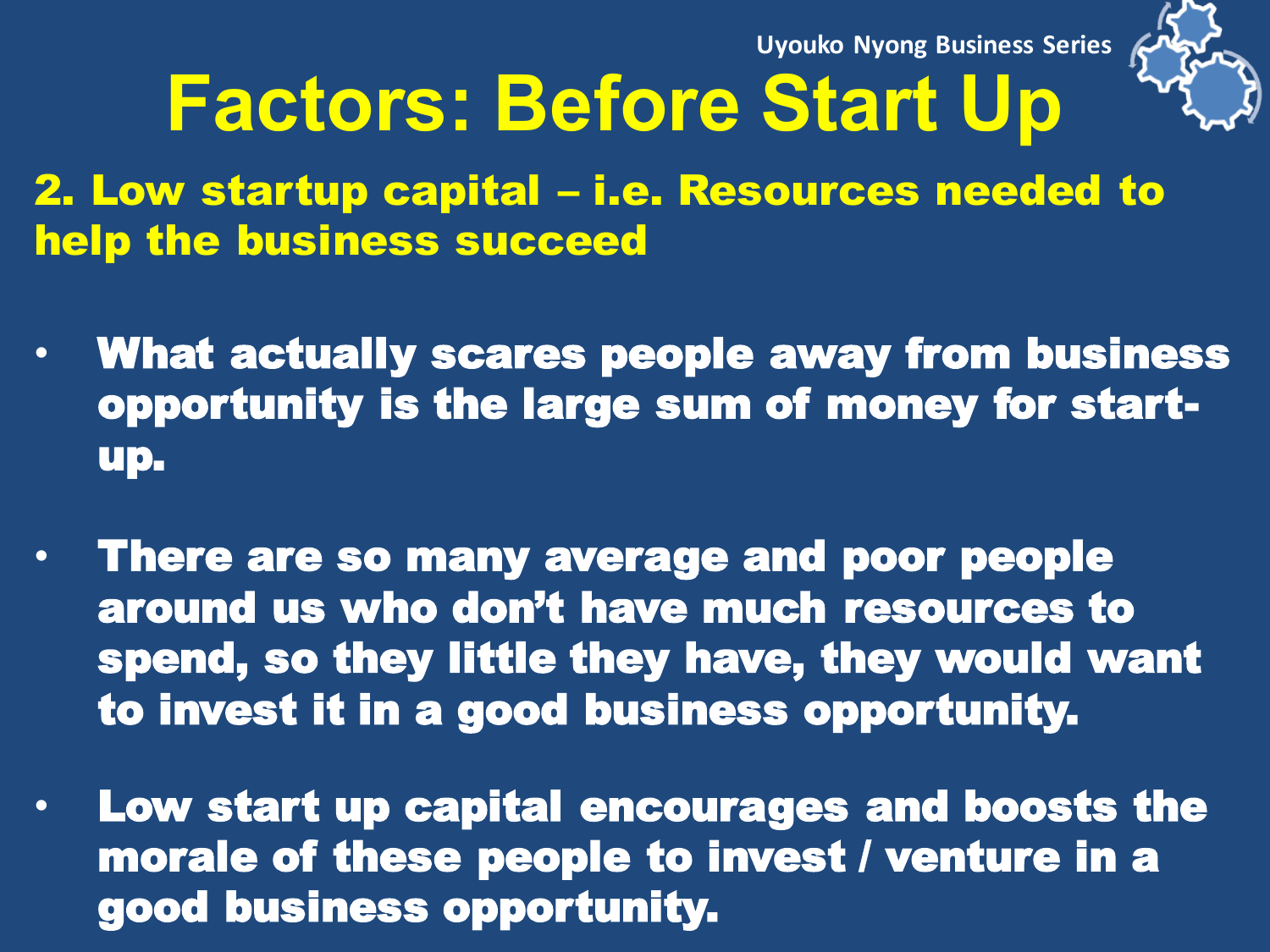

# **Low Start Up Capital…**

- Do you have what it takes to run that type of business right now?
- Are you going to be able to afford the resources needed to help the business succeed?
- You have to be honest with yourself, and unfortunately this is where many entrepreneurs make their mistakes the first time around.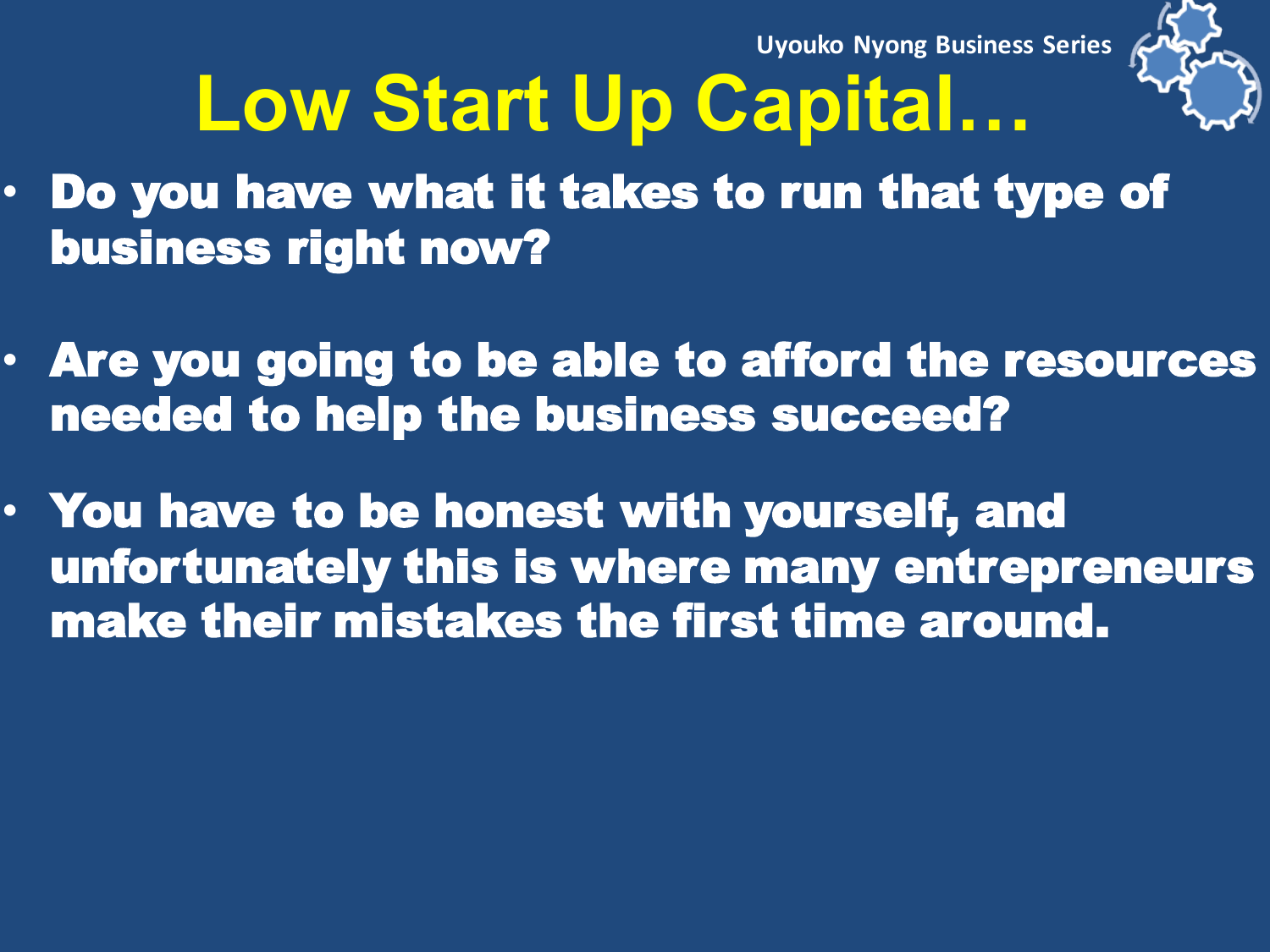

# **Factors: Before Start Up**

3. High Demand - ie The opportunity must work in your location.

- If the opportunity meets a need that's great, but it isn't going to mean much if that need isn't specific to your location or the business won't work in your location.
- There has to be a demand, and unfortunately that is very location-dependent.
- Anywhere there is a demand is an indication that people need the product or service, and will be willing to pay for it when provided.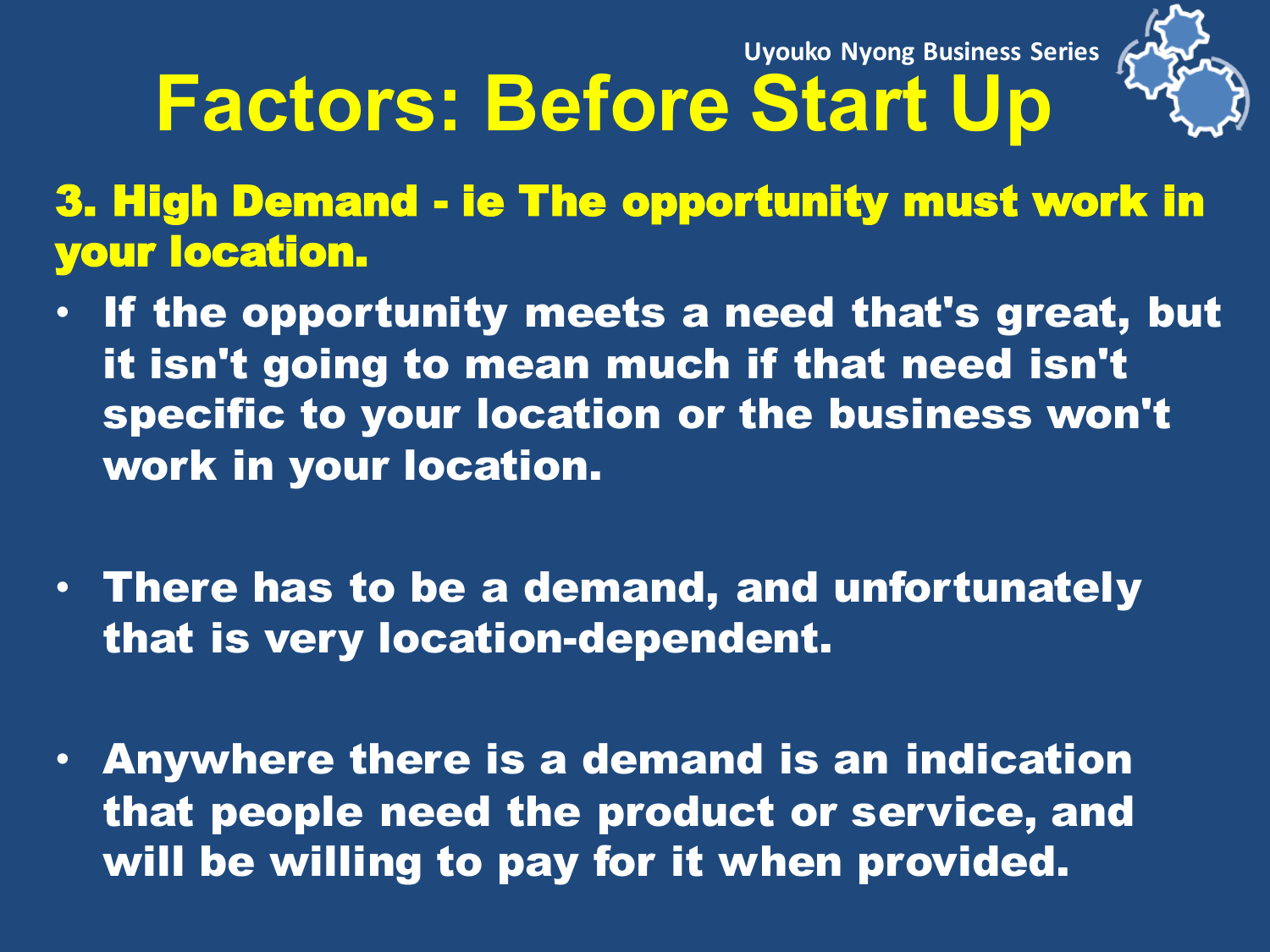

# **High Demand…**

- The higher the demand, the more markets you have, and the more market you have, the bigger your business opportunity is.
- Nobody wants to get involved or be introduced into a business opportunity that lacks demand for the product.
- Business will either not happen or will not be sustainable where there is no high demand for a product or service.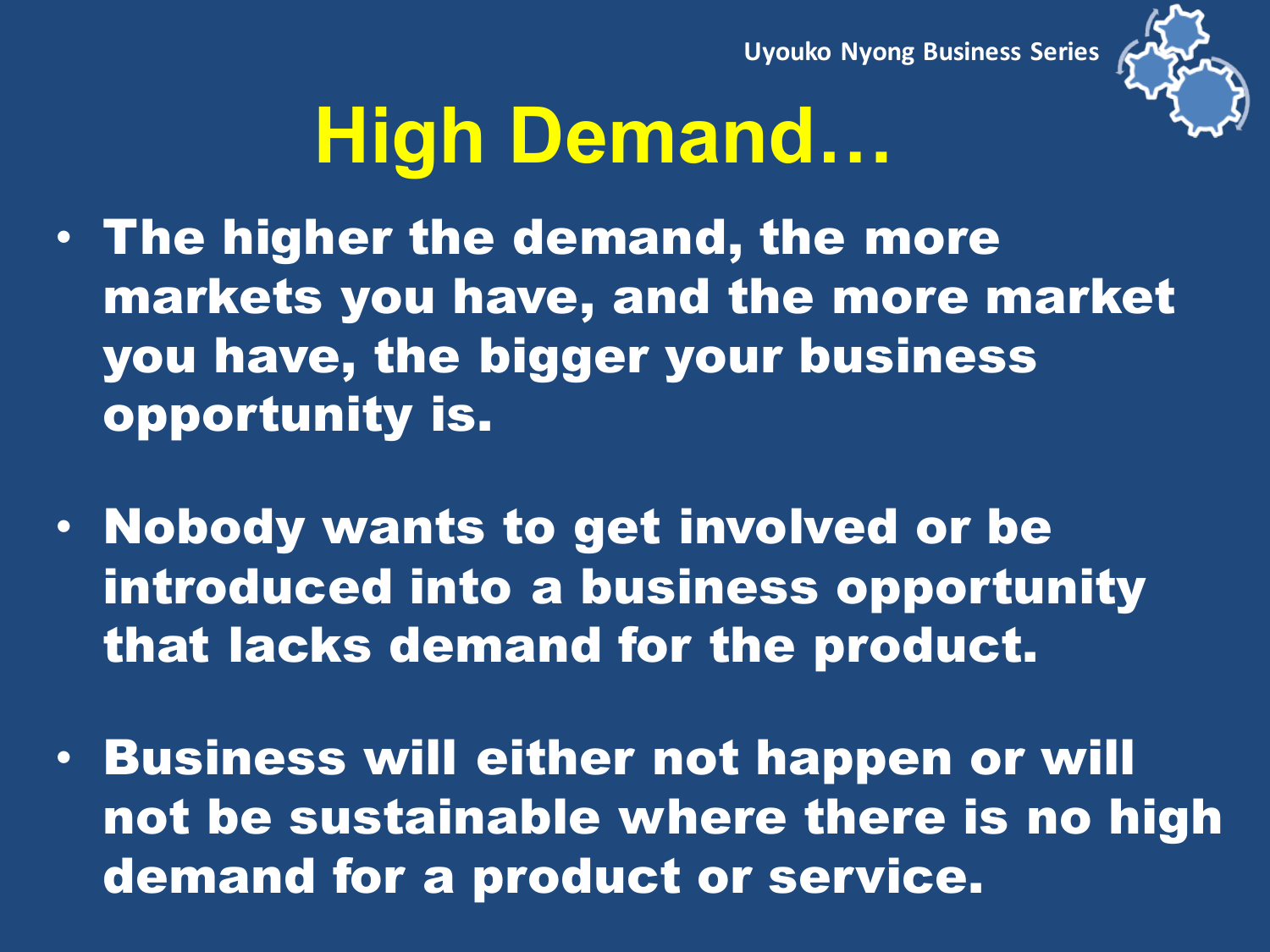#### **High Demand… Uyouko Nyong Business Series**



- Before taking a dive into a business opportunity, ask yourself the following questions:
- What are my products?
- **Do they have market values around where I'm** intending to do business?
- $\triangleright$  Are there reasonable demands for my product?
- Will my product satisfy people?
- You also have to think of the economic environment. There might be a need in your geographical location, but are people in that location going to take the time and money needed to get started with your business?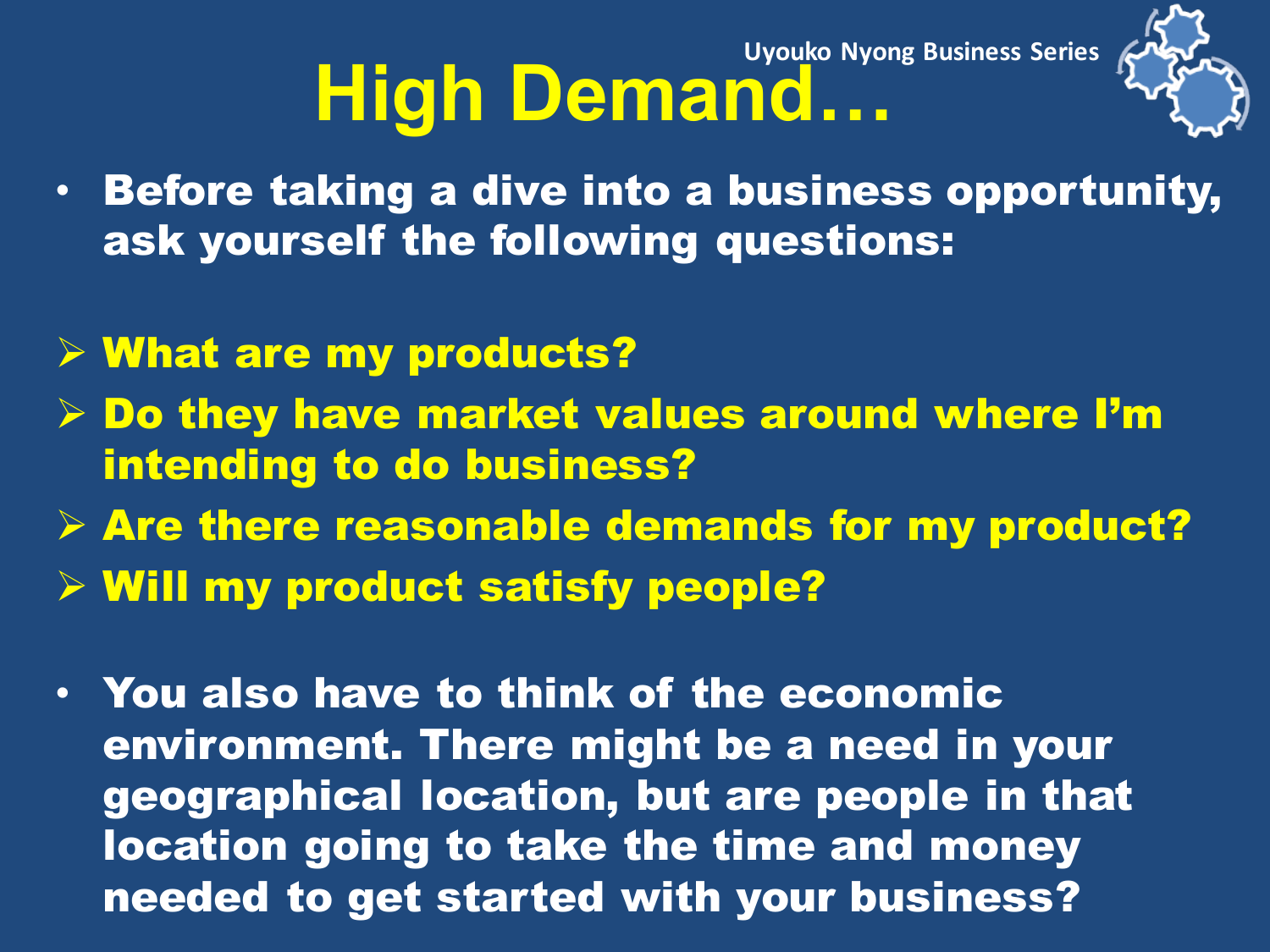

## **Factors: Before Start Up**

- 4. A means to satisfy the demand (market)
- A good business opportunity must have a channel through which the demands are met.
- Business arenas or market is the means to satisfy demands because products need a platform for display and if a platform (market) is not created, no one will know that a product exists.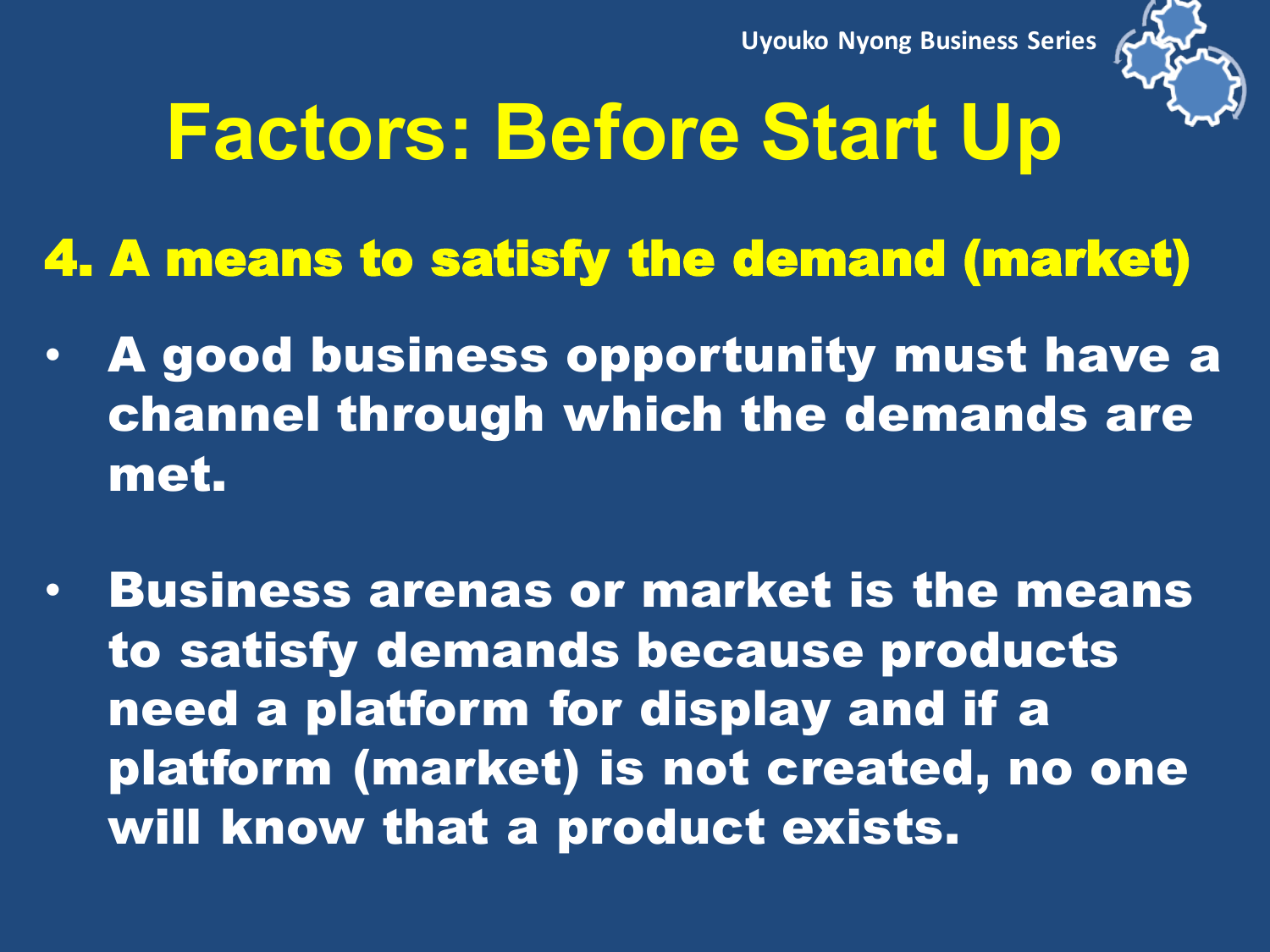

# **Factors: Before Start Up**

#### 5. Target Market

• A good business opportunity must have a target market (is a particular set of people in which the business is seeking to satisfy their needs).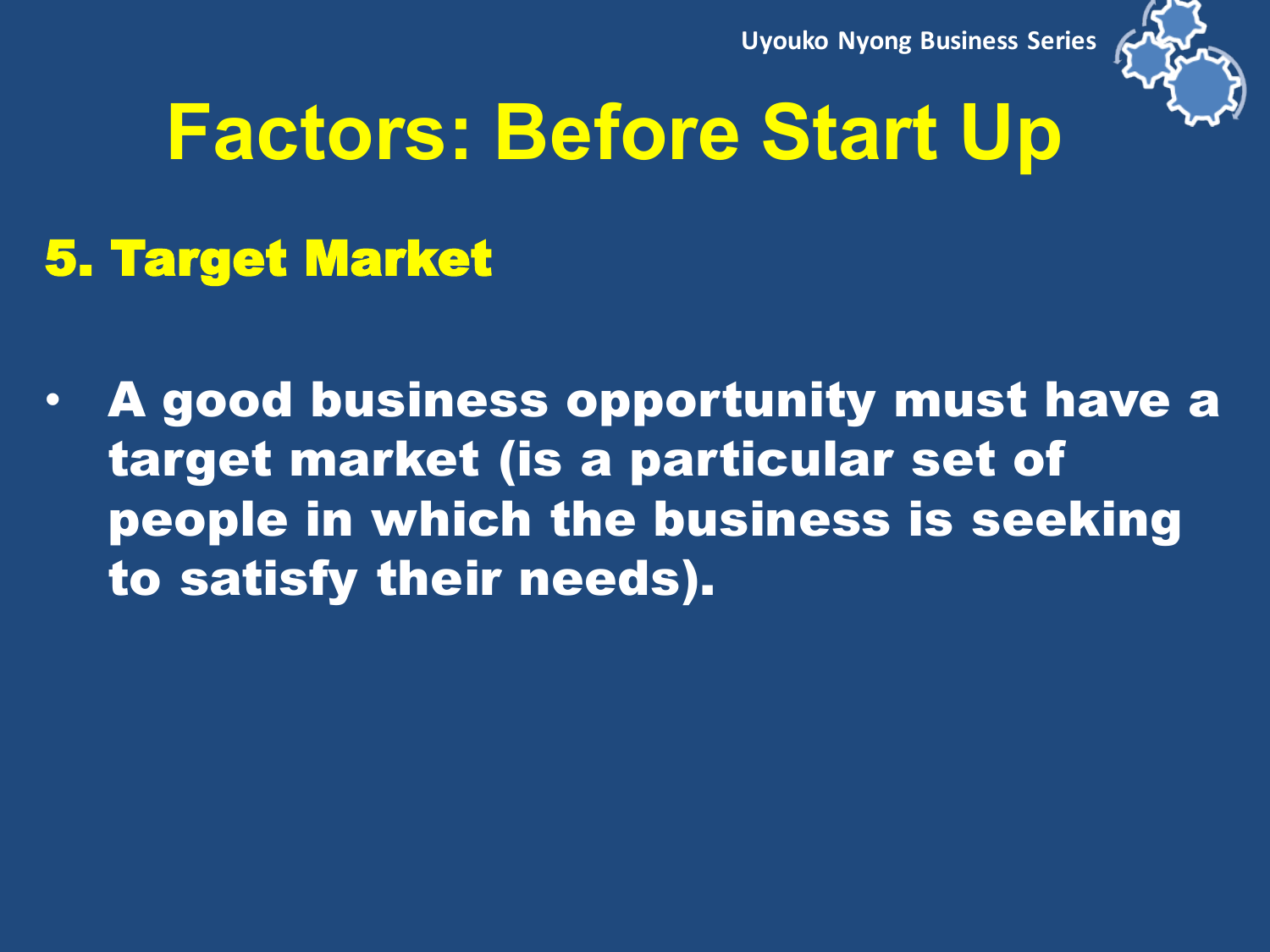

## **Factors: Before Start Up**

#### 6. Profit and Method to Benefit

- Every business has a primary reason (focus) of establishment - to satisfy customers and to make profit out of customer satisfaction.
- A good business opportunity must be able to utilize investment and generate profits because that is one of the major goals of a business opportunity.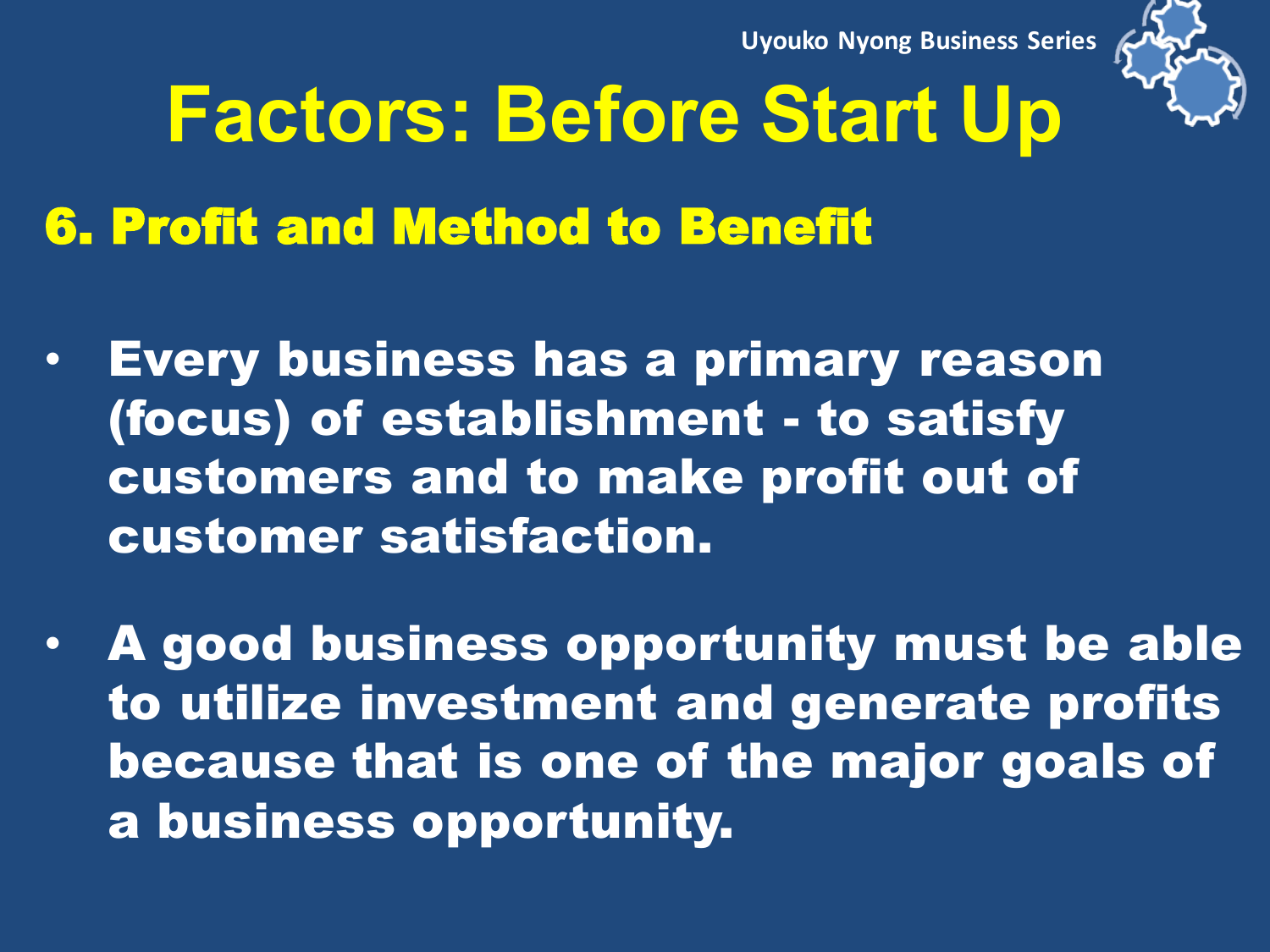

# **Profit and Method…**

- There has to be a method of benefit (system) created to get back the investment made into the business.
- This method of getting back the benefit must not be burdensome to the customers so that you don't loose customer patronage as a result of excess pricing.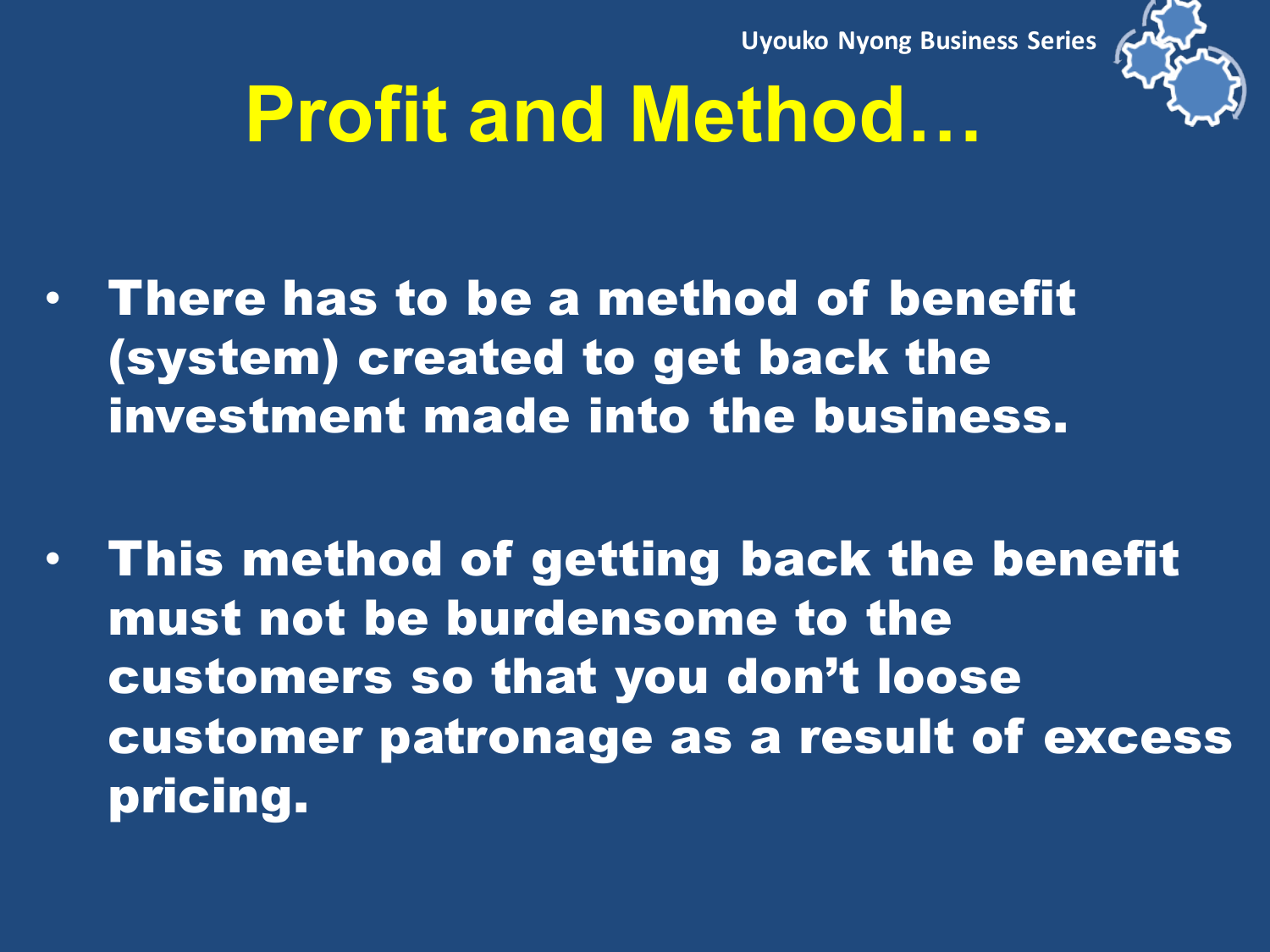

## **Factors: Before Start Up**

7. Pricing – i.e. Can you provide the product or service at the right price according to the market.

- You have to consider the market and consider price.
- Why? Because the no 1 complaint of customers is PRICE. Every customer will love to feel that they bought a product that is good for comparatively lower price.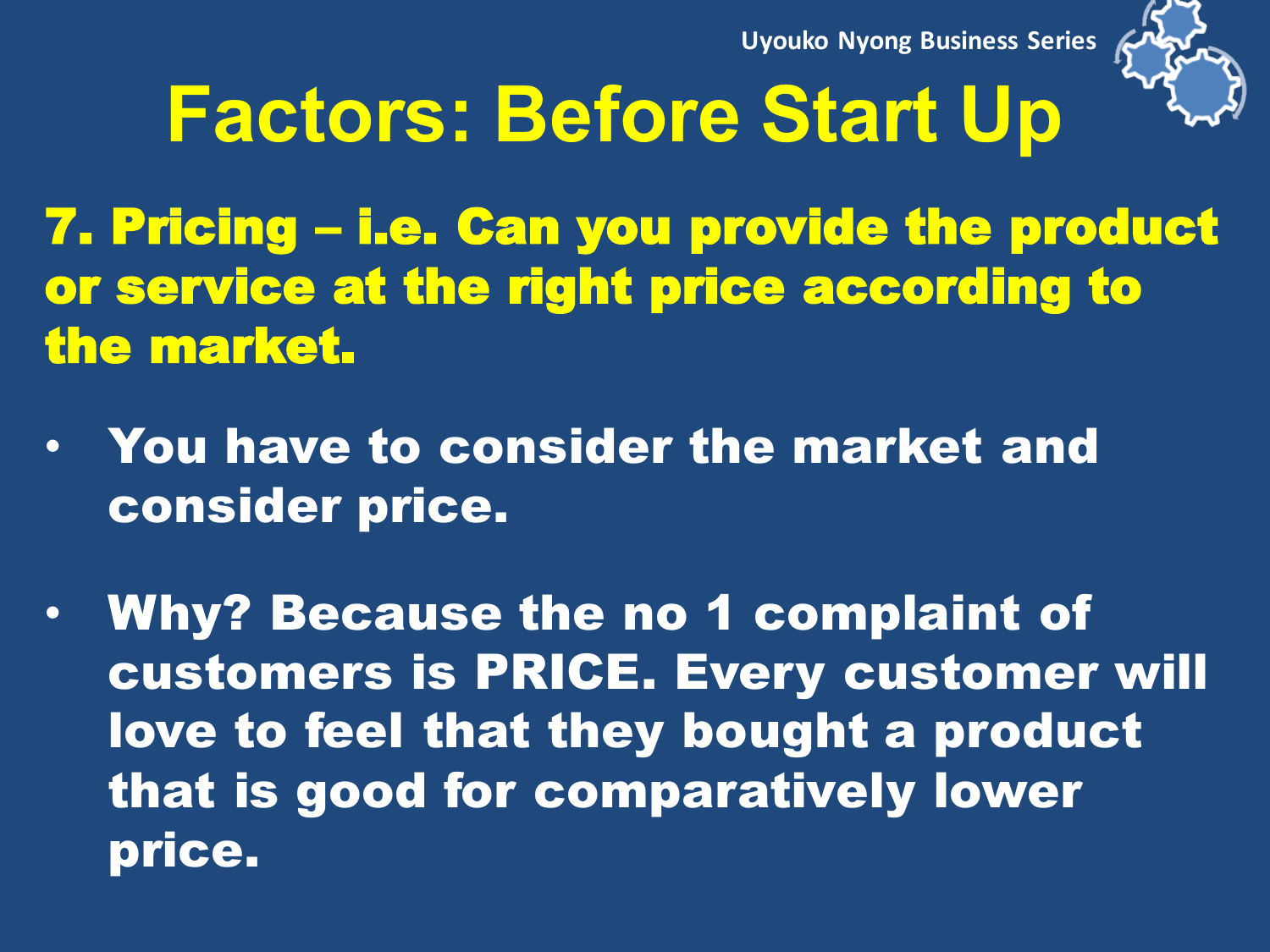# **Pricing…**



- Lower price (without compromising on quality and without running your business at a loss) becomes the advantage you will have over your competitors.
- Ask yourself whether or not you can provide the product or service at a price the market can handle.
- Will your price attract customers while still earning you a profit?
- It's a tough question to answer, but one of the most crucial.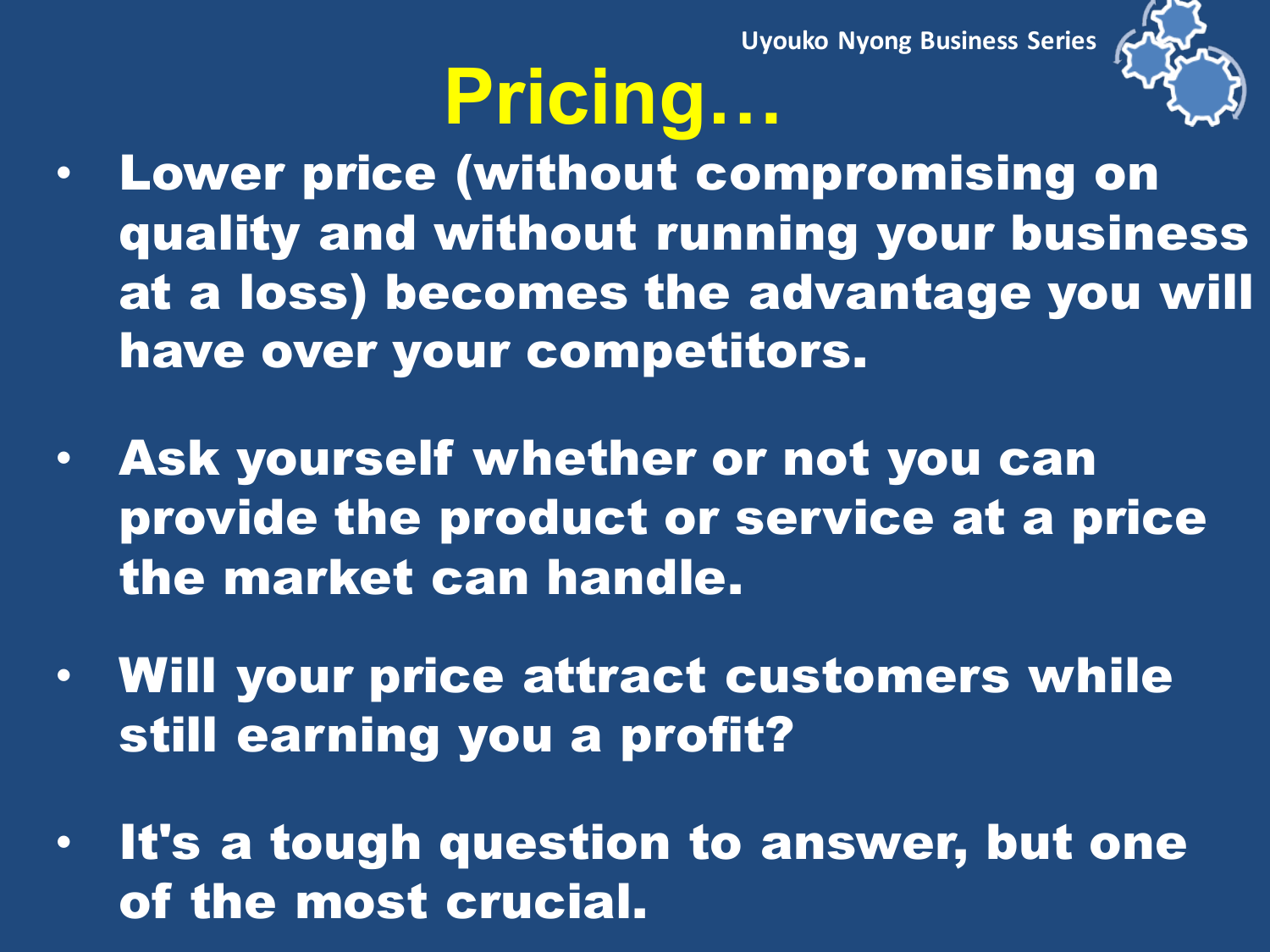

8. Timing - Is the timing right in terms of the market and your resources. **Factors: Before Start Up** 

- This is all encompassing your timing personally, timing in the market, and timing for your current location.
- Everything has to line up in order for the opportunity to really work. You need to find that window before making a commitment.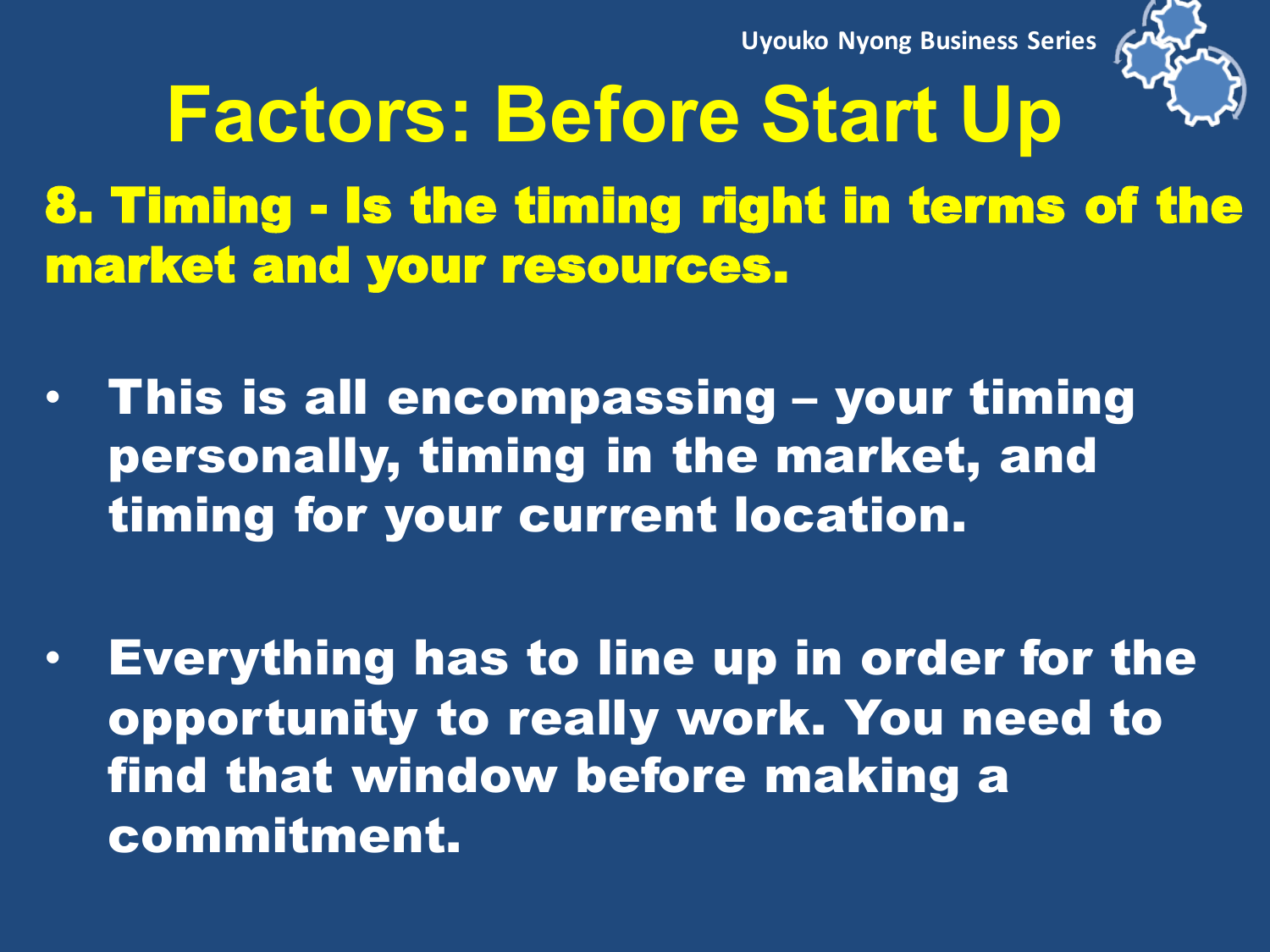# **Timing…**



If the timing isn't right, you are better off passing or revisiting that opportunity later. Keep watching the market and doing your research so you're ready to jump when the timing lines up.

It's also worth noting that even in a down economy there could be a window of opportunity if the timing is right.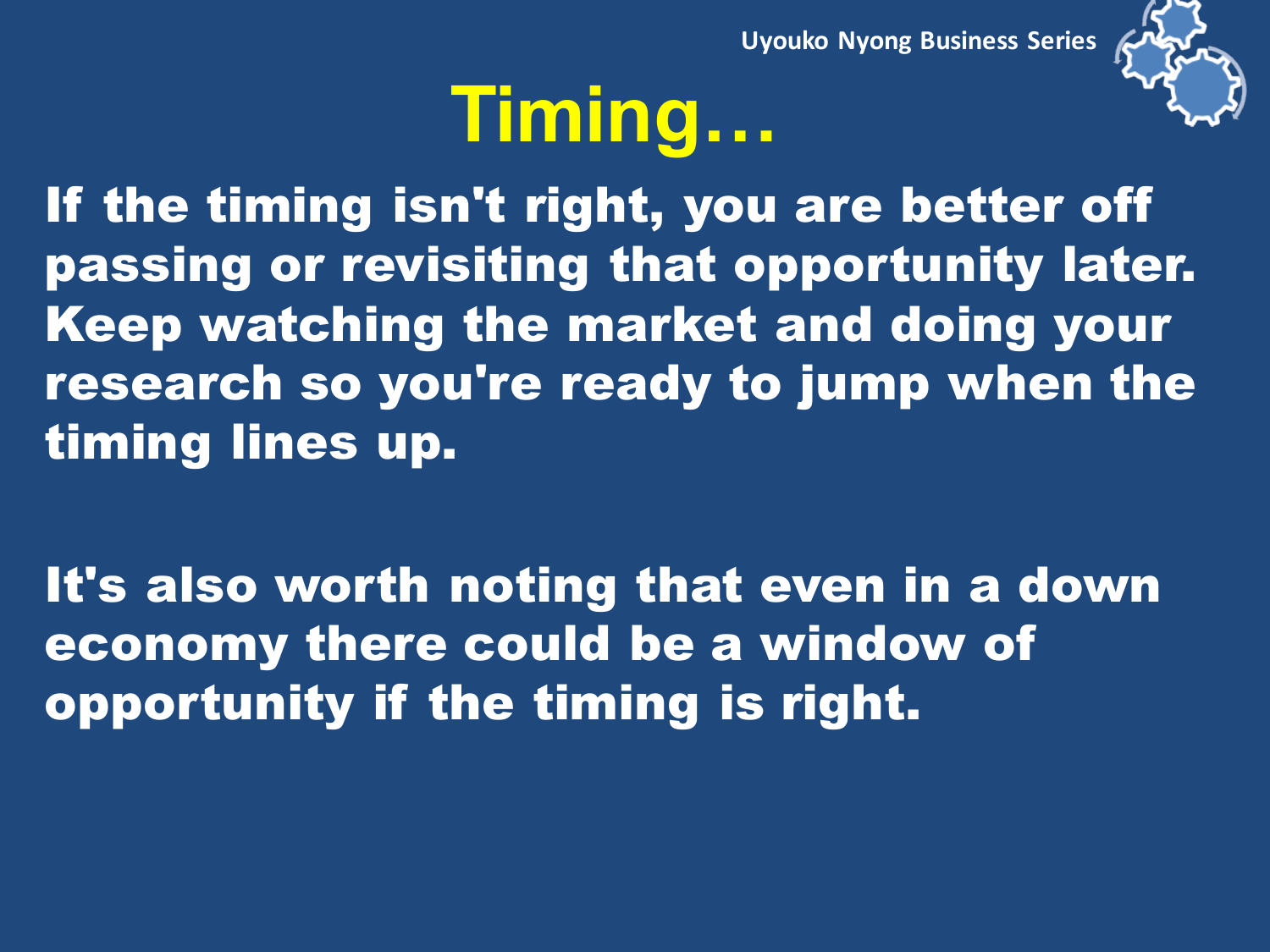

#### **Factors: After Start Up**

#### 9. Listen to your potential clients and past leads

- When you're targeting potential customers listen to their needs, wants, challenges and frustrations with your industry.
- Have they used similar products and services before? What did they like and dislike? Why did they come to you? What are their objections to your products or services?
- This will help you to find opportunities to develop more tailored products and services, be effective with your target market, identify and overcome common objections.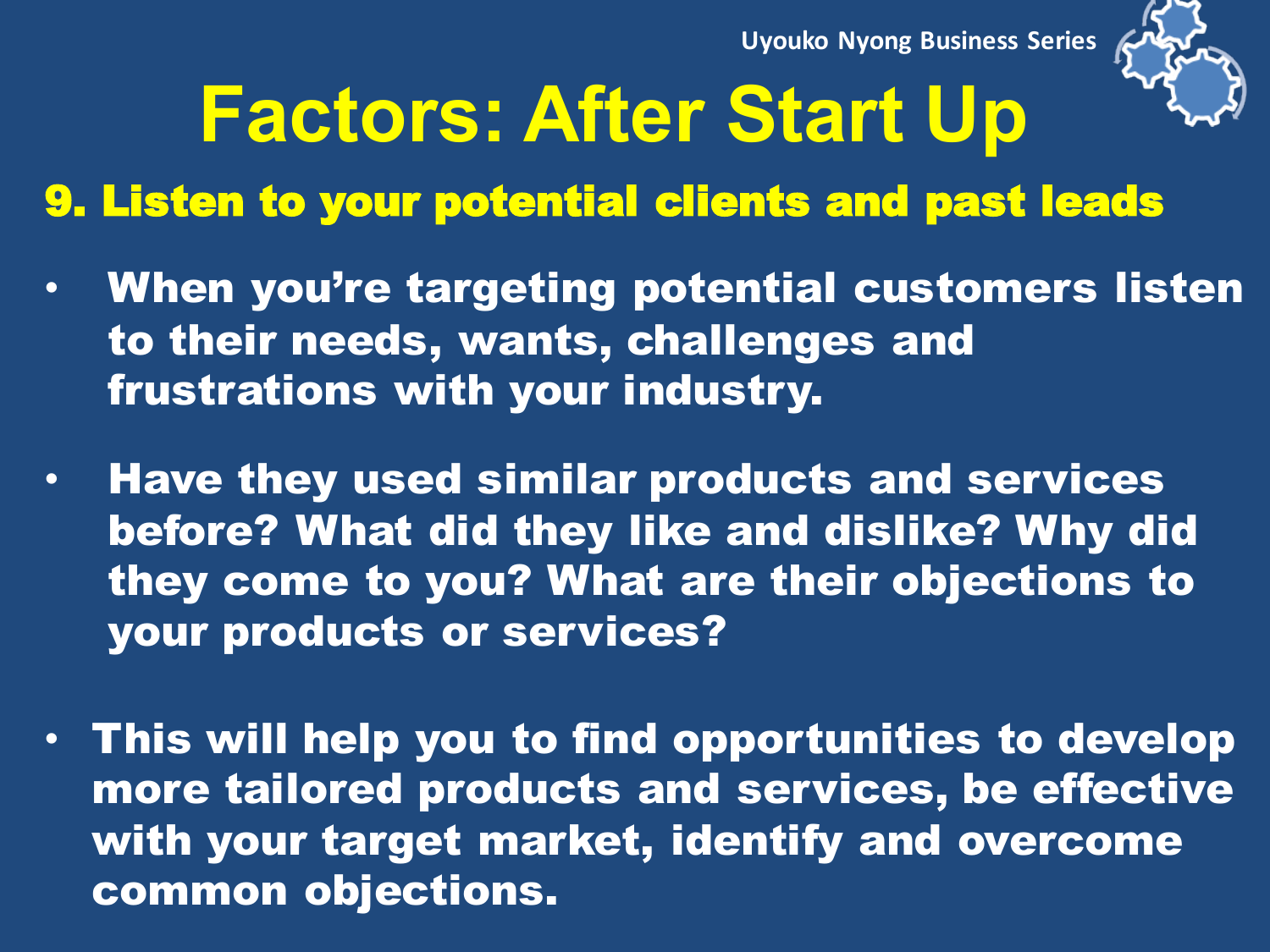

## **Factors: After Start Up**

10. Listen to your customers

- When you're talking to your customers, listen to what they saying about your industry, products and services.
- What are their frequently asked questions? Experiences? Frustrations? Feedback and complaints?
- This valuable customer information will help you identify key business opportunities to expand and develop your current products and services.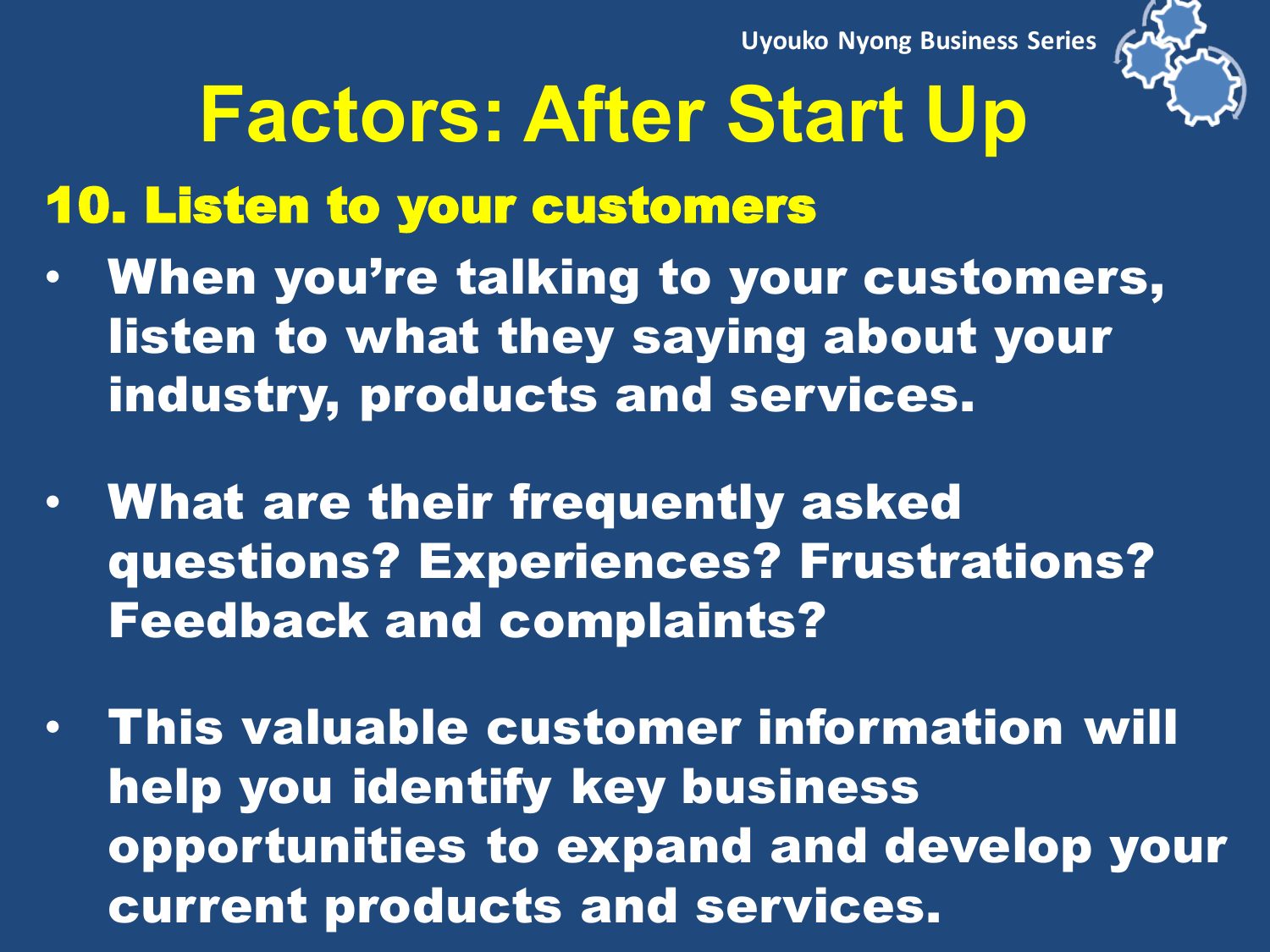

# **Factors: After Start Up**

#### 11. Look at your competitors

- Do a little competitive analysis (don't let it lead to competitive paralysis though) to see what other startups are doing, and more importantly, not doing?
- Where are they falling down? What are they doing right? What makes customers prefer them to you?
- Analysing your competitors will help you identify key business opportunities to expand your market reach and develop your products and services.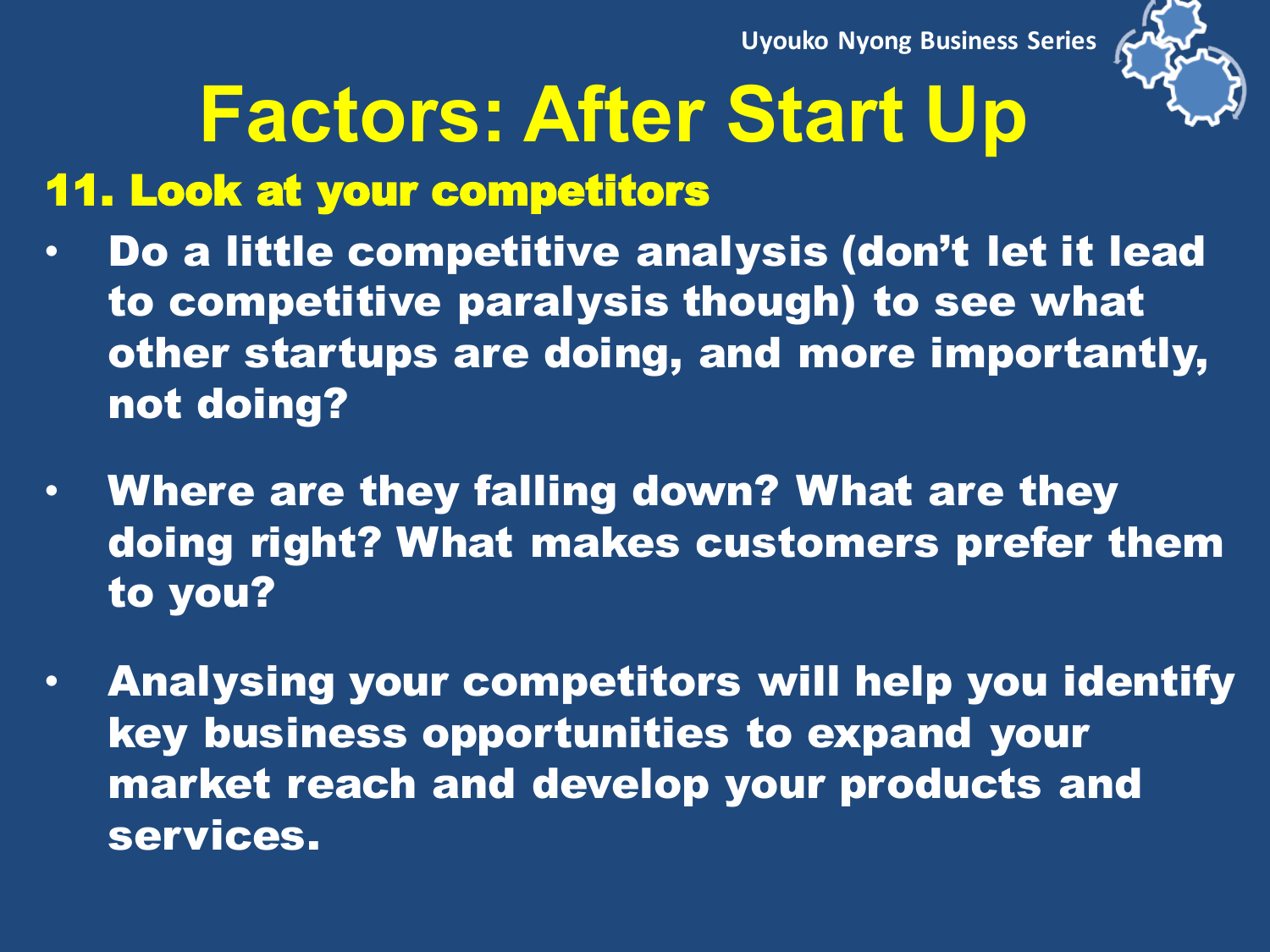

# **Factors: After Start Up**

12. Look at industry trends and insights

- Subscribe to industry publications, join relevant associations, set Google alerts for key industry terms and news and follow other industry experts on social media.
- Absorb yourself in your industry and continually update yourself on the latest techniques and trends.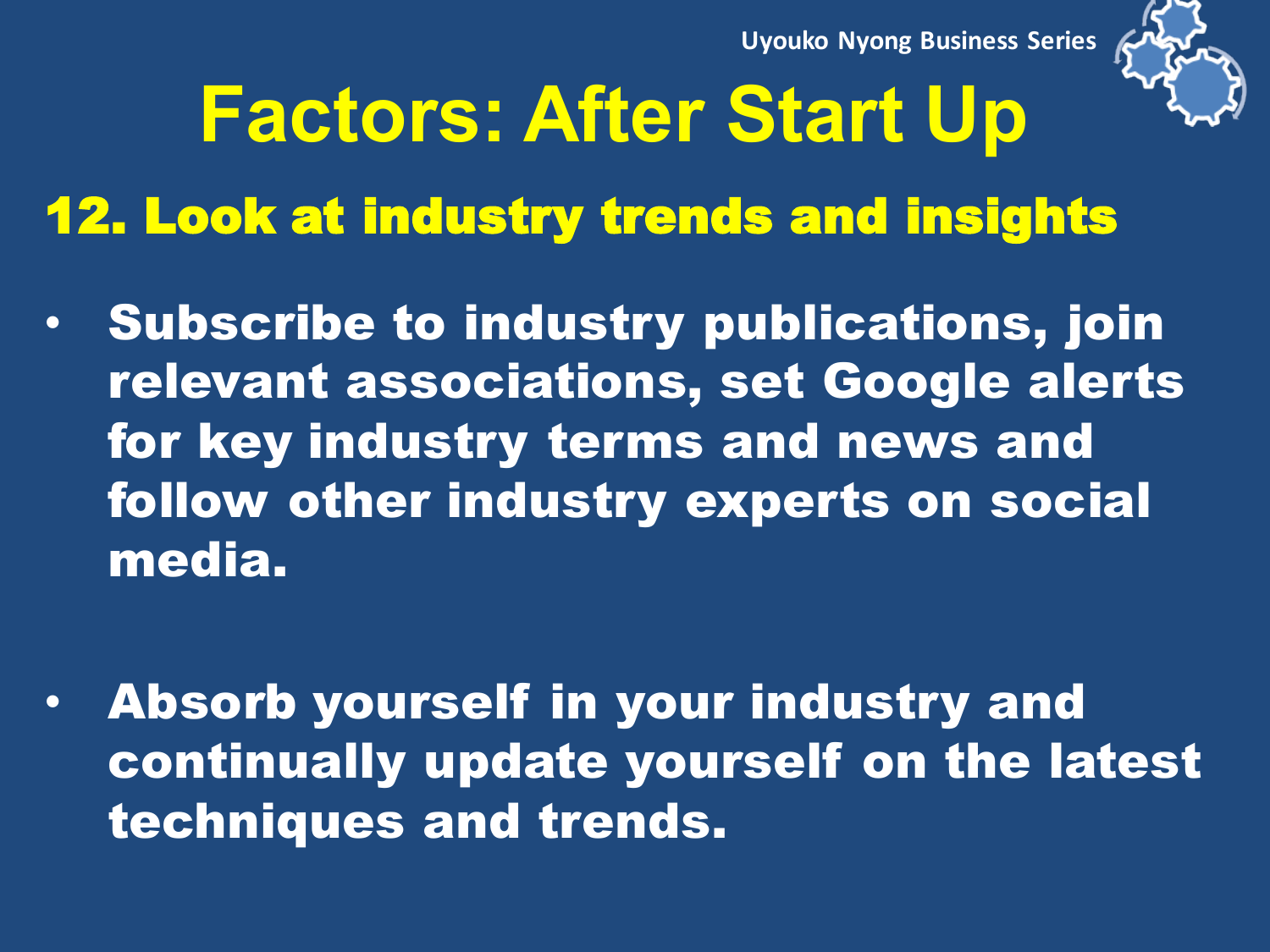

#### **SOURCES**

1. Consumer Products (Banana / Plantain Plantations, Vegetable gardens, guava, and apple)

• Consumable products can be seen as a business opportunity when a person has access to them in large quantities and sets up business outlets where such products are displayed, sold / supplied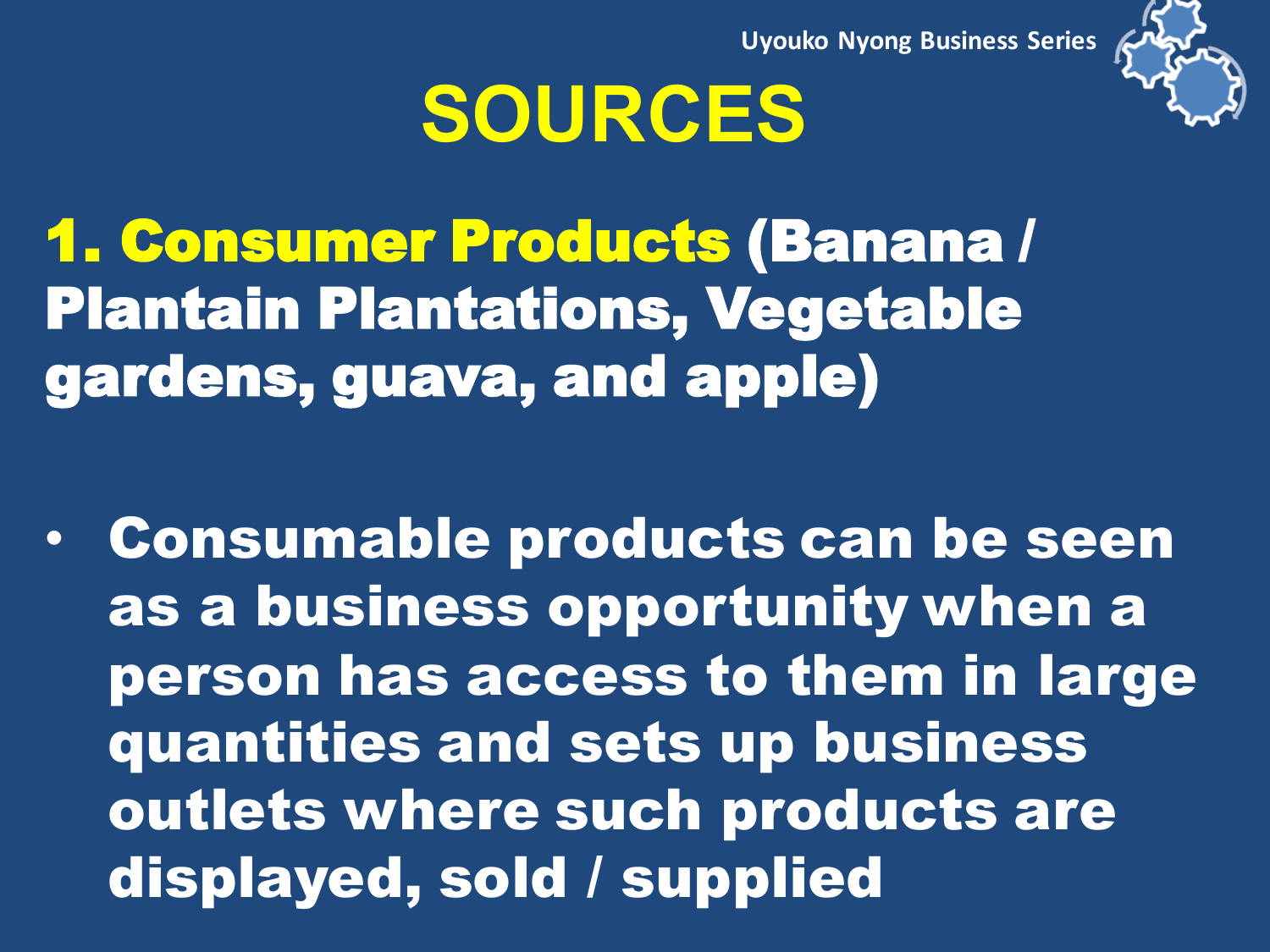

### **SOURCES**

2. Production of body accessories (clothes, shoes, belts, leather bags, perfumes, etc.)

- These are products that people use everyday – The thought of engaging in the production and/or supply of these products is a good business opportunity.
- Dealing on these can require an affordable amount of startup capital.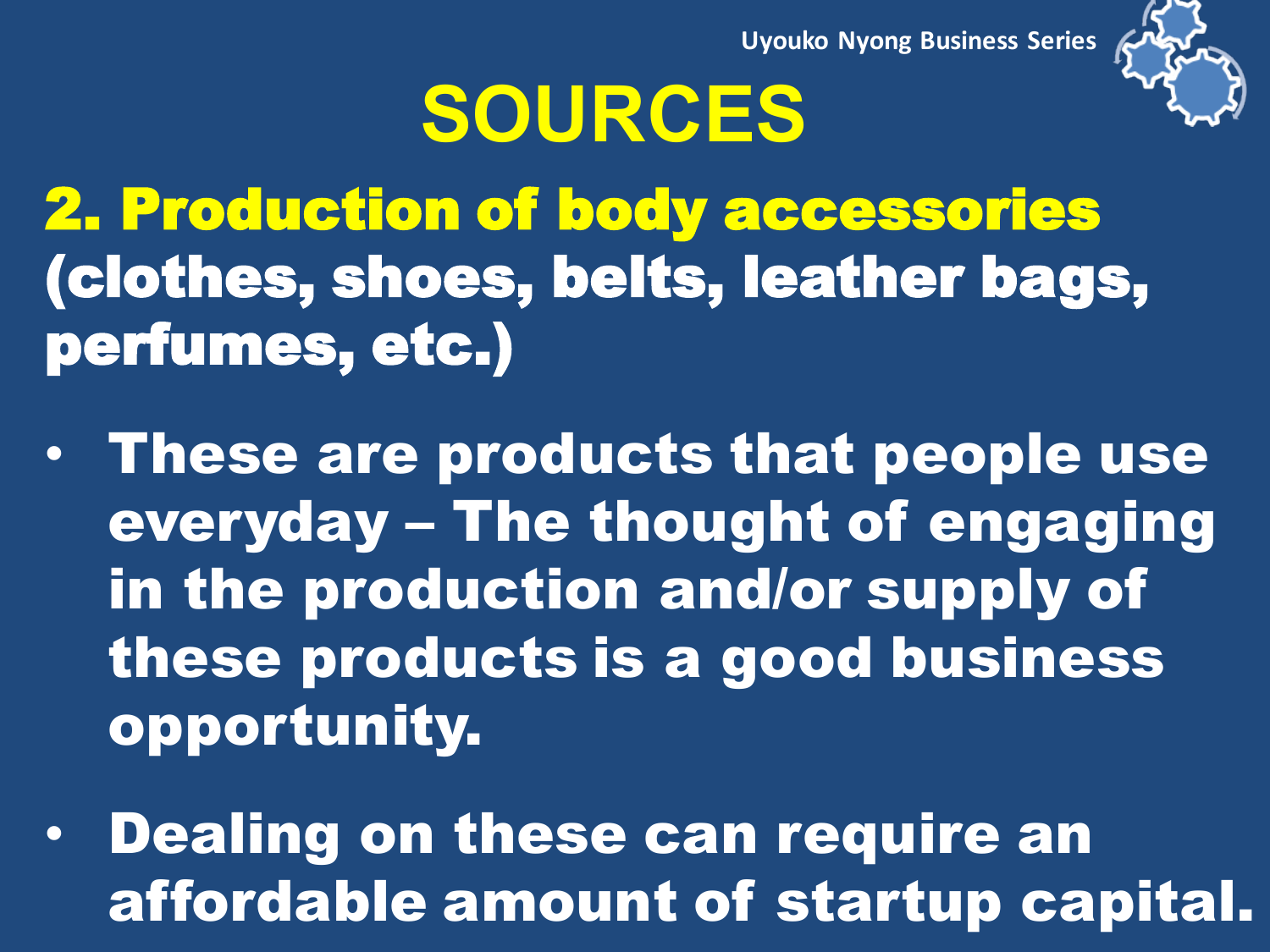

#### **SOURCES**

3. Furniture (leather cushions, wooden chairs, glass sofa tables, wooden cupboards, desks etc)

- Production of furniture has brought fortunes to many families
- People engage in it because it is a business opportunity
- It is easy to start once a person has acquired the skill and it yields decent income.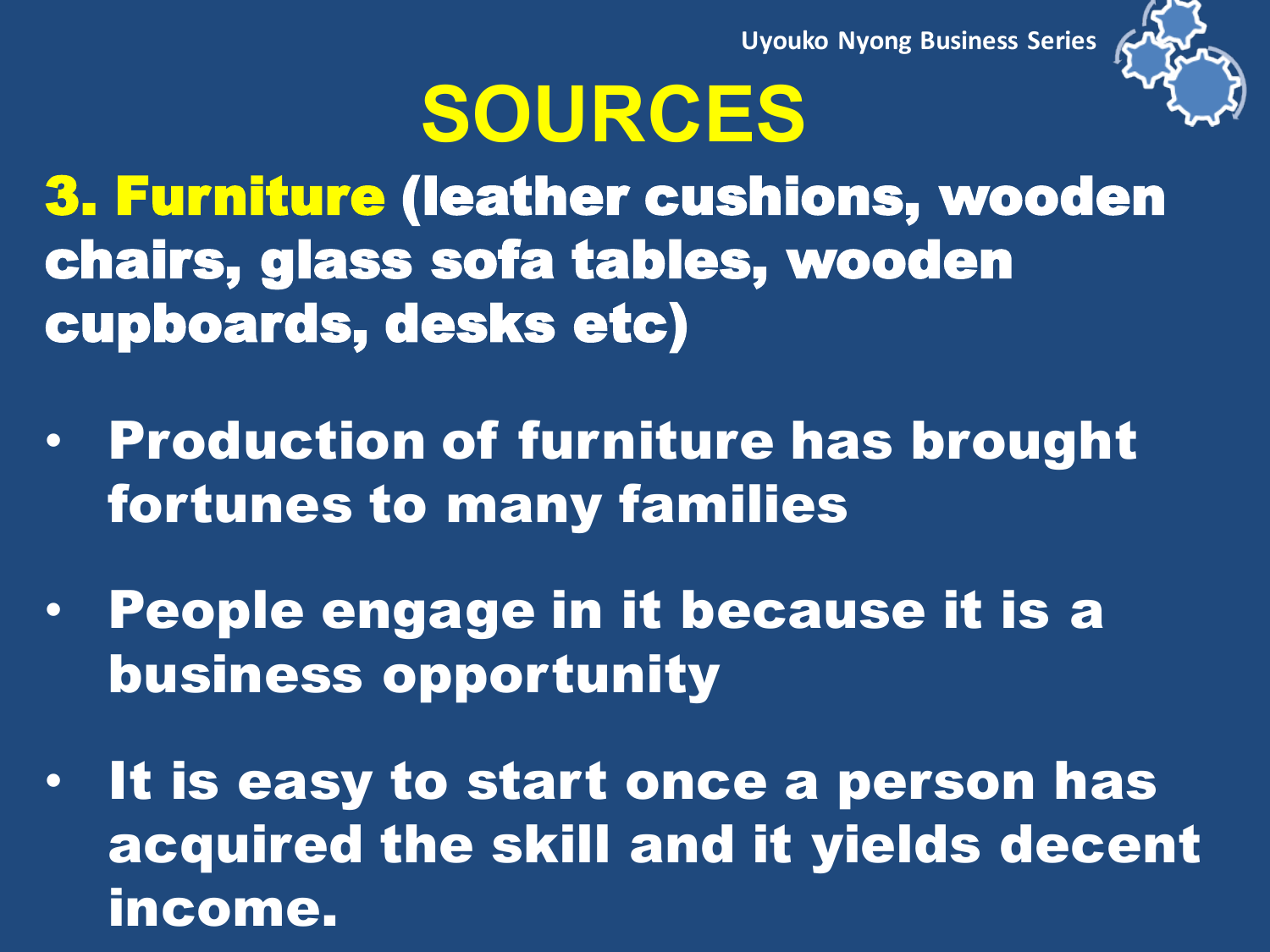

- 4. Transportation business
- Ranging from airport taxis using cars with low fuel consumption, interstate road transport vehicles, city service taxis (link up with taxify, uber, etc)

**SOURCES** 

• A person can make as much as N30,000 to N50,000 daily using a fuel economy car as an airport taxi.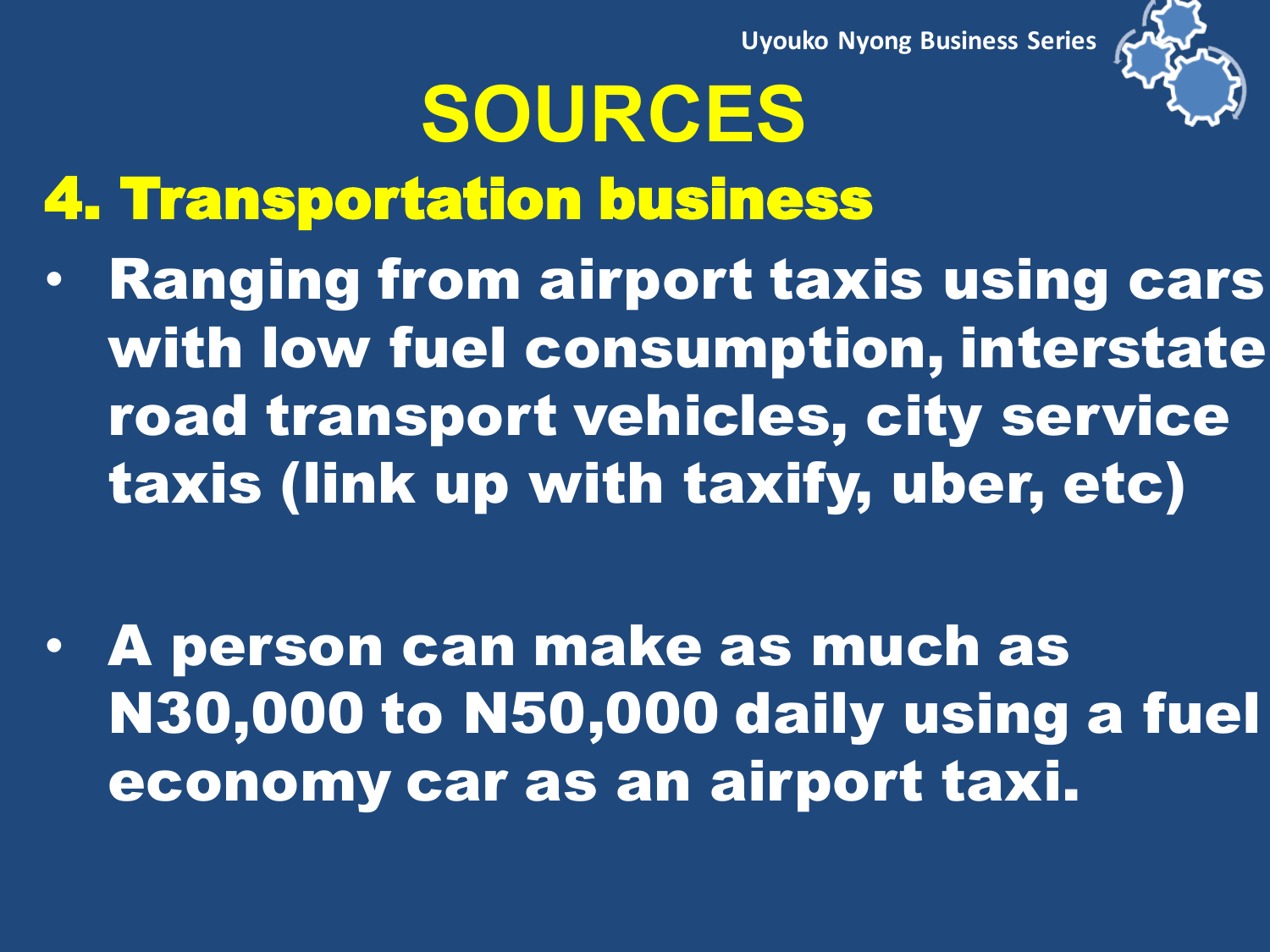

#### **SOURCES**

5. Gadget Repairs (Phones, laptops, TVs, Home Theatres etc.)

• Anyone with good skills in these can make an honest living because people will always place demand on his service.